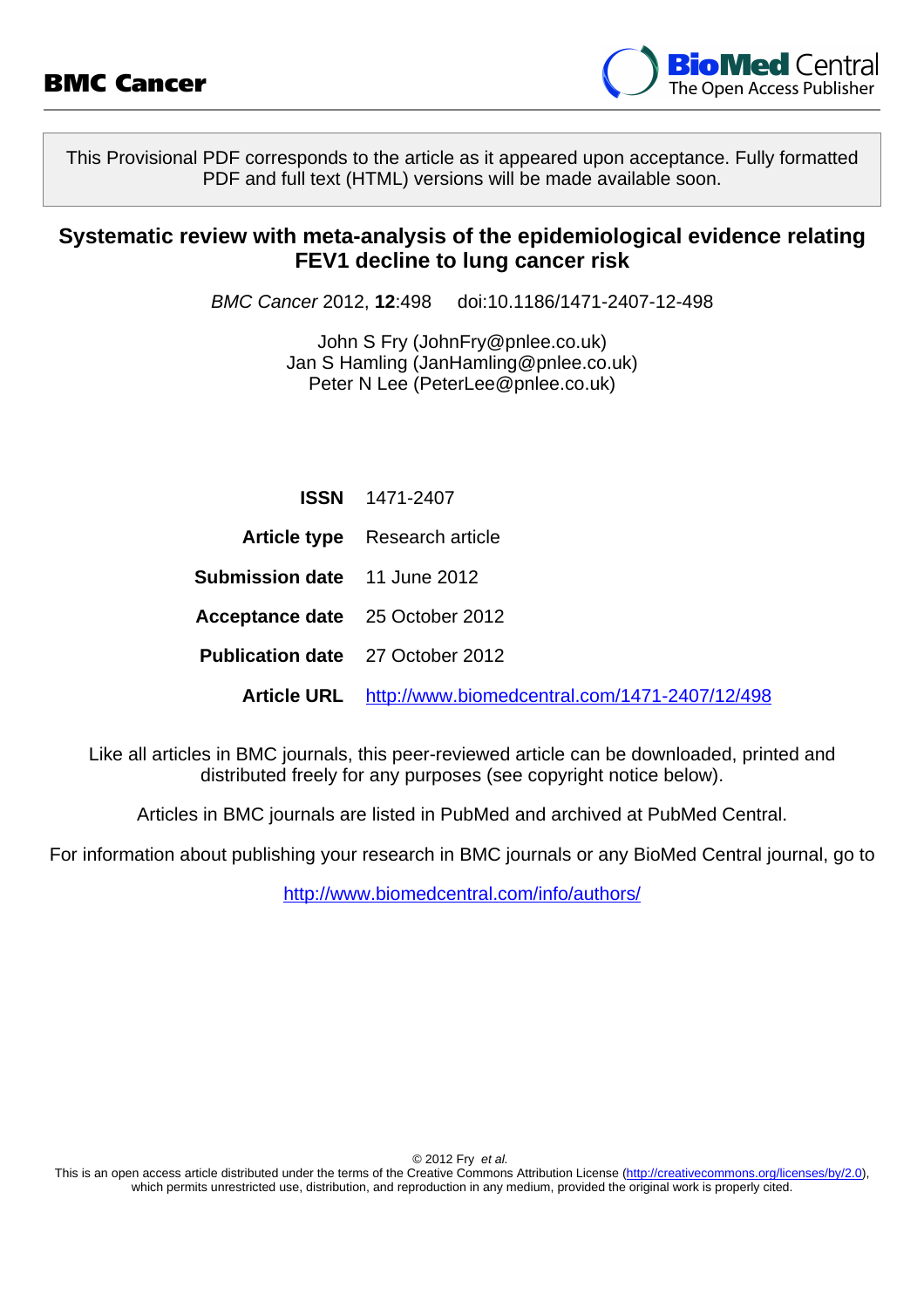# **Systematic review with meta-analysis of the epidemiological evidence relating FEV<sup>1</sup> decline to lung cancer risk**

John S $Fry<sup>1</sup>$ Email: JohnFry@pnlee.co.uk

Jan S Hamling $<sup>1</sup>$ </sup> Email: JanHamling@pnlee.co.uk

Peter N Lee<sup>1\*</sup> Corresponding author Email: PeterLee@pnlee.co.uk

<sup>1</sup> P N Lee Statistics and Computing Ltd, Sutton, Surrey, United Kingdom

### **Abstract**

### **Background**

Reduced  $FEV<sub>1</sub>$  is known to predict increased lung cancer risk, but previous reviews are limited. To quantify this relationship more precisely, and study heterogeneity, we derived estimates of  $\beta$  for the relationship RR(diff) = exp( $\beta$ diff), where diff is the reduction in FEV<sub>1</sub> expressed as a percentage of predicted ( $FEV<sub>1</sub>%P$ ) and  $RR(diff)$  the associated relative risk. We used results reported directly as  $\beta$ , and as grouped levels of RR in terms of FEV<sub>1</sub>%P and of associated measures (e.g.  $FEV<sub>1</sub>/FVC$ ).

### **Methods**

Papers describing cohort studies involving at least three years follow-up which recorded  $FEV<sub>1</sub>$  at baseline and presented results relating lung cancer to  $FEV<sub>1</sub>$  or associated measures were sought from Medline and other sources. Data were recorded on study design and quality and, for each data block identified, on details of the results, including population characteristics, adjustment factors, lung function measure, and analysis type. Regression estimates were converted to β estimates where appropriate. For results reported by grouped levels, we used the NHANES III dataset to estimate mean FEV1%P values for each level, regardless of the measure used, then derived β using regression analysis which accounted for non-independence of the RR estimates. Goodness-of-fit was tested by comparing observed and predicted lung cancer cases for each level. Inverse-variance weighted meta-analysis allowed derivation of overall β estimates and testing for heterogeneity by factors including sex, age, location, timing, duration, study quality, smoking adjustment, measure of  $FEV<sub>1</sub>$ reported, and inverse-variance weight of β.

### **Results**

Thirty-three publications satisfying the inclusion/exclusion criteria were identified, seven being rejected as not allowing estimation of β. The remaining 26 described 22 distinct studies, from which 32 independent  $\beta$  estimates were derived. Goodness-of-fit was satisfactory, and  $exp(\beta)$ , the RR increase per one unit FEV<sub>1</sub>%P decrease, was estimated as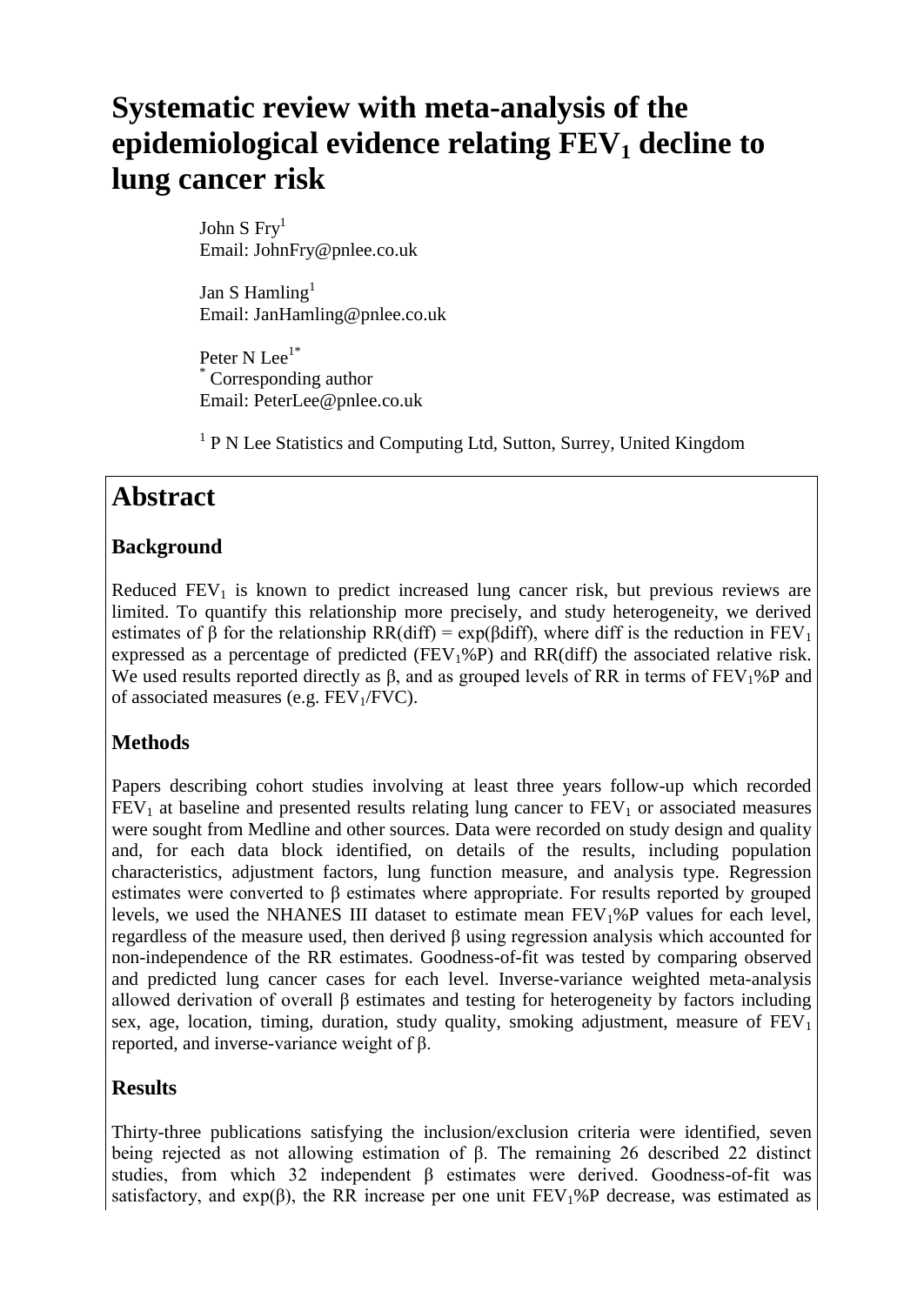1.019 (95%CI 1.016-1.021). The estimates were quite consistent ( $I^2 = 29.6$ %). Mean age was the only independent source of heterogeneity,  $exp(\beta)$  being higher for age <50 years (1.024, 1.020-1.028).

### **Conclusions**

Although the source papers present results in various ways, complicating meta-analysis, they are very consistent. A decrease in  $FEV<sub>1</sub>%P$  of 10% is associated with a 20% (95%CI 17%-23%) increase in lung cancer risk.

## **Background**

There have been a number of studies that have reported a strong relationship of forced expiratory volume in one second  $(FEV_1)$  to risk of lung cancer (e.g. [1-10]). However, apart from a review in 2005 by Wasswa-Kintu *et al.* [11] we are unaware of any previous attempt to meta-analyse the available data, and that review restricted its meta-analysis only to those four studies which reported results by quintiles of  $FEV<sub>1</sub>$ , although noting the existence of data from a larger number of studies. In order to obtain a more precise estimate of the relationship of  $FEV<sub>1</sub>$  to lung cancer risk, and to study factors which might affect the strength of this relationship, this systematic review and meta-analysis combines separate quantitative estimates of the relationship from studies which have presented their findings in a variety of ways. For each available set of data we estimate the slope (β) and its standard error (SE β) of the relationship RR(diff) = exp( $\beta$ diff) where diff is the reduction in FEV<sub>1</sub> expressed as a percentage of its predicted value ( $FEV<sub>1</sub>%P$ ), and  $RR(df)$  is the relative risk associated with this reduction. Our procedures allow us to incorporate results reported as quintiles, by other grouped levels or as regression coefficients and also to include results reported not only in terms of  $FEV_1\%P$ , but also in terms of associated measures such as  $FEV_1$ , or the ratio of  $FEV<sub>1</sub>$  to forced vital capacity ( $FEV<sub>1</sub>/FVC$ ).

## **Methods**

### **Inclusion and exclusion criteria**

Attention was restricted to epidemiological studies of cohort design involving a follow-up period of at least three years, in which  $FEV<sub>1</sub>$  was recorded at baseline, and which presented the results of analyses relating  $FEV<sub>1</sub>$  (or related measures) to subsequent risk of lung cancer.

The following exclusion criteria were applied:

### *Patients*

Studies of patients who had undergone, or were selected for, surgery; of patients with cancer or serious diseases other than COPD; publications describing case reports or reviews concerning treatment for cancer or surgical procedures.

### **Not cohort**

Clinical studies; studies of cross-sectional design; studies involving a follow-up period shorter than three years.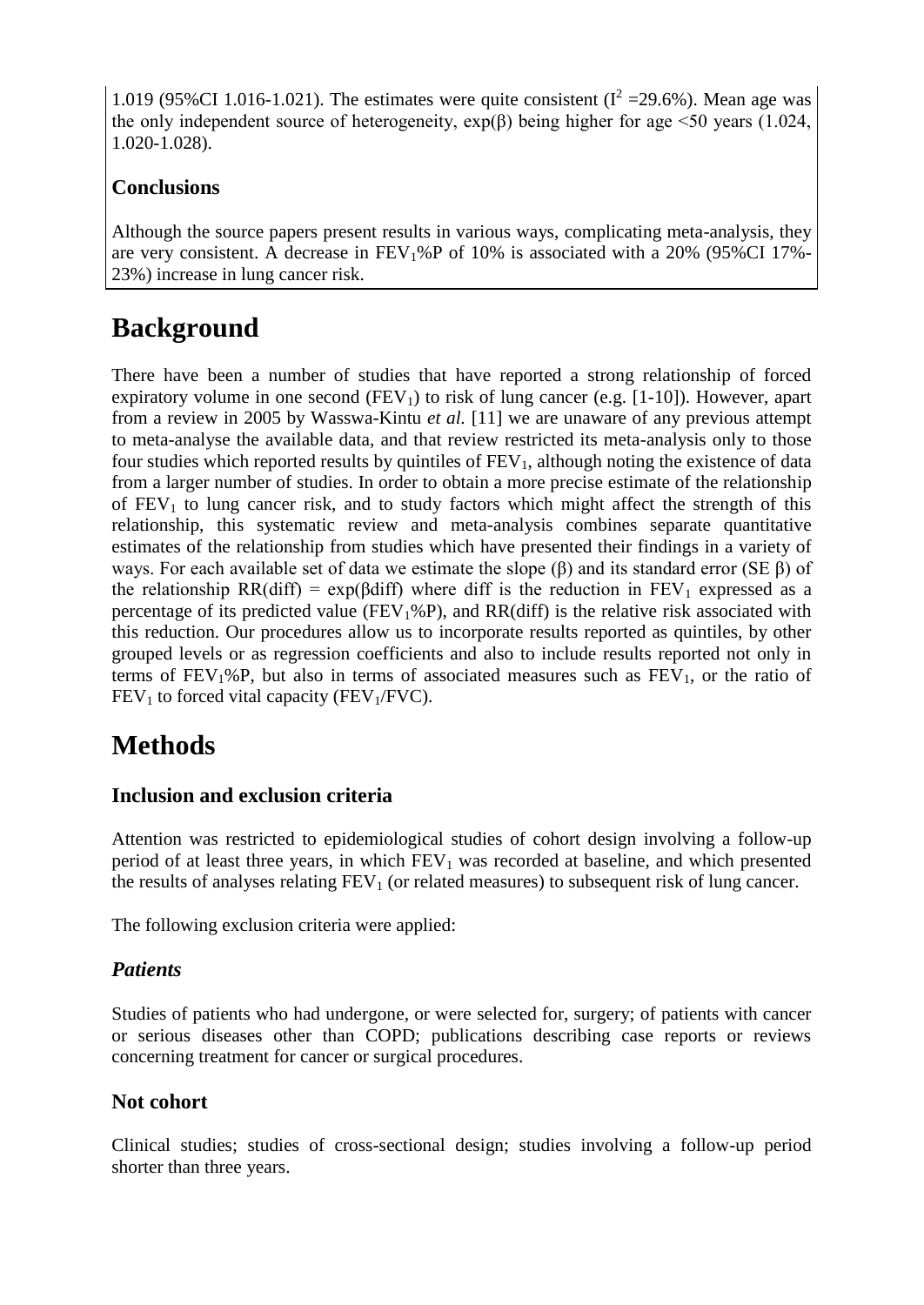### *Not lung cancer*

Lung cancer not an endpoint; no lung cancer cases seen during follow-up.

### *Reviews not of interest*

Review papers where the relationship of  $FEV<sub>1</sub>$  to lung cancer was not considered, the papers typically only describing the relationship of an exposure (e.g. smoking) with  $FEV<sub>1</sub>$  and separately with lung cancer.

Note that the four sets of exclusion criteria were applied in turn, and once one criterion was satisfied no attempt was made to consider the others.

### **Literature searching**

A Medline search was first carried out using the search term ("Forced expiratory volume" [Mesh Terms] OR FEV1 [All fields] OR "Forced expiratory volume" [All Fields]) AND Lung cancer) with no limits. An Embase search was then carried out using the same search terms. Reviews of interest, including the earlier systematic review of Wasswa-Kintu *et al.* [11], were then examined to see if they cited additional relevant references. Finally, reference lists of the papers obtained were examined.

### **Identification of studies**

Relevant papers were allocated to studies, noting multiple papers on the same study, and papers reporting on multiple studies. Each study was given a unique reference code (REF) of up to six characters (e.g. MANNIN or MRFIT), usually based on the principal author's name. Possible overlaps between study populations were considered.

### **Data recorded**

Relevant information was entered onto a study database and a linked relative risk (RR) database. The study database contained a record for each study describing the following aspects: relevant publications; study title; study design; sexes considered; age range; details of the population studied; location; timing; length of follow-up; definition of lung cancer, and whether mortality or incidence. It also contains details of the individual components making up the Newcastle-Ottawa study quality score [12], described in detail in Additional file 1: Quality.

The RR database holds the detailed results, typically containing multiple records for each study. Each record is linked to the relevant study and refers to a specific RR, recording the comparison made and the results. This record includes the following: sex; age range; race; smoking status; adjustment factors; type of lung cancer; source publication and length of follow-up. For studies which provided a block of results by level of  $FEV<sub>1</sub>%P$  (or by an associated measure, such as  $\overline{FEV_1/FVC}$ ,  $\overline{FEV_1}$  unnormalised or SDs of  $\overline{FEV_1/h}$ eight<sup>3</sup> below average), the record also included the measure reported, the range (or mean if provided) of values for the comparison group, and for each level the range (or mean) of values, and the reported or estimated RR and 95% confidence interval (CI) relative to the comparison group. Also recorded was an estimate of the ratio of the number at risk in the comparison group to the overall number at risk, and the ratio of the number at risk to the number of lung cancer cases for the block, and information to distinguish between multiple blocks within the same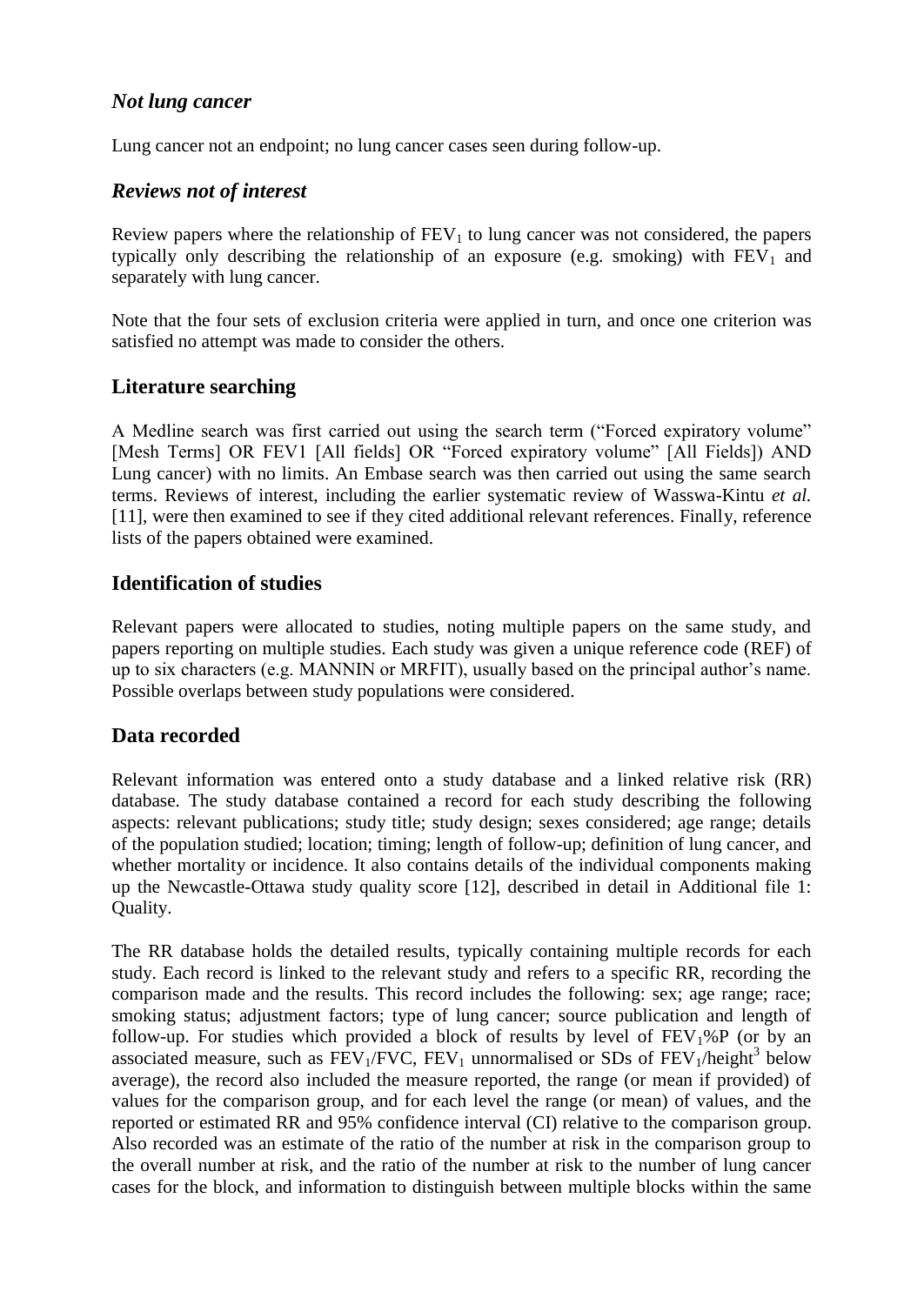study (e.g. for different sexes or smoking groups). For studies which only provided summary statistics for a block (such as the RR for a 1% decrease in the measure), the record contained details of the summary statistic and also the information to distinguish between multiple blocks. Although our main analyses are restricted to the most relevant estimates recorded in the RR database (e.g. data for FEV1%P if available, direct estimates of β rather than estimates derived from RRs by level, data for longest follow-up, or whole population data rather than data for small subsets of the population), all data were entered as available. However, most studies did not allow any choice.

### **Statistical methods**

### *The basic model*

The underlying model is that proposed by Berlin *et al.* [13], which we previously used to study the relationship of dose of environmental tobacco smoke exposure to lung cancer [14]. In this model, the absolute risk of lung cancer, R, in someone exposed to a given dose is expressed as

 $R = \alpha$  exp  $\beta d$ 

where  $\alpha$  and  $\beta$  are constants. This implies that the relative risk RR(d<sub>2</sub>,d<sub>1</sub>) comparing dose d<sub>2</sub> to dose  $d_1$  is given by

RR  $d_2$ ,  $d_1$  = exp  $\beta$   $d_2$  -  $d_1$ or RR diff  $= \exp (\beta \text{diff})$ 

where diff is the difference in dose. This model implies that a fixed difference in dose increases risk by a fixed multiplicative factor.

When applying this model the dose, d, is the estimated mean level of  $FEV<sub>1</sub>%P$ , and the difference in doses, diff, is taken to be the reduction in  $FEV<sub>1</sub>%P$  compared to the highest level studied. As RRs tend to increase with decreasing level of  $FEV<sub>1</sub>%P$ , expressing diff in terms of reductions in  $FEV_1\%P$  ensures that estimates of  $\beta$  tend to be positive. Note that no attempt is made to estimate absolute risks or the parameter  $α$ , only the slope parameter,  $β$ , being estimated.

To use this method it was required to estimate β, and its standard error (SE β), for each block to be analysed. Three main situations were found in the blocks examined:

- a) Some studies actually presented estimates of β together with its SE or 95% CI that could be used directly. Others presented estimates in a form that could readily be converted, e.g. increase in risk per  $1\%$  decrease in  $FEV<sub>1</sub>%P$ .
- b) Other studies presented data by grouped values of  $FEV<sub>1</sub>%P$  either directly as RRs and 95% CIs or in other ways that allowed RRs and 95% CIs to be calculated using standard methods [15]. Berlin *et al.* [13] described a method for estimating β, and its standard error (SE β), that requires data for a study to consist of dose and number of cases and controls (or subjects at risk) at each level of exposure. The method is not a straightforward regression, as it has to take into account the fact that the level-specific RR estimates for a block are correlated, as they all depend on the same comparison group. It can also be applied to studies with data in the form of confounder-corrected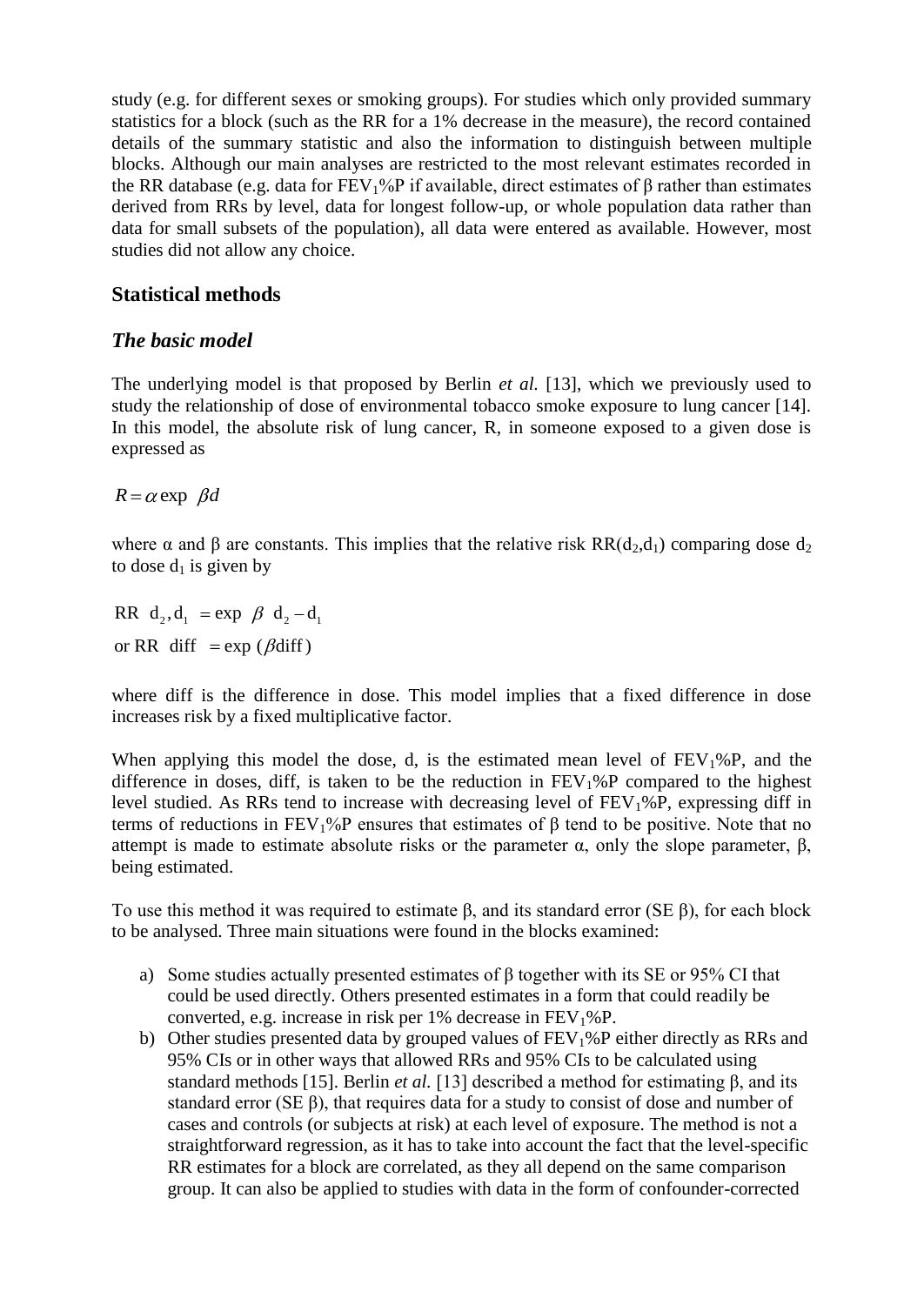RRs and 95% CIs, provided that such data are first converted into counts ("pseudonumbers"). We used the method of Hamling *et al.* [16] to estimate the pseudonumbers.

c) A final group of studies had RRs that were not expressed in terms of  $FEV<sub>1</sub>%P$ , but in terms of an associated measure, such as uncorrected FEV or  $FEV<sub>1</sub>/FVC$ . To ensure consistency in the estimation process for β, we converted values of the associated measure into values in terms of  $FEV<sub>1</sub>%P$ . To do this we made use of the publicly available data in the NHANES III study.

### *The NHANES III dataset*

The National Health and Nutrition Examination Surveys (NHANES) were conducted on nationwide probability samples of approximately 32,000 persons 1–74 years of age. The NHANES III survey [17], conducted from 1988 to 1994, was the seventh in a series of these surveys based on a complex, multi-stage plan, designed to provide national estimates for the US of the health and nutritional status of the civilian, non-institutionalised population aged two months and older. *Inter alia*, the NHANES III study makes available data on age, sex, race, height, smoking habits,  $FEV<sub>1</sub>$  and  $FVC$  on an individual-person basis.

Based on the NHANES data, Hankinson *et al.* (1999) [18] provides widely-used equations to predict  $FEV<sub>1</sub>$  for an individual which are of the form:

FEV, predicted  $= b_0 + b_1$  age years  $+ b_2$  age years  $a^2 + b_3$  height cm  $a^2$ 

where the coefficients:  $b_0$ ,  $b_1$ , and  $b_2$  vary by sex, race and age, as shown in Table 1. The observed value of  $FEV<sub>1</sub>$  for an individual can then be divided by the predicted value based on the individual's characteristics, and then multiplied by 100, to give the estimated value of  $FEV<sub>1</sub>%P$  for that individual.

| <b>Sex</b> | Race             | Age    | $\mathbf{b}_0$ | b <sub>1</sub> | $\mathbf{b}_2$ | $\mathbf{b}_3$ |
|------------|------------------|--------|----------------|----------------|----------------|----------------|
| Male       | Caucasian        | $<$ 20 | $-0.7453$      | $-0.04106$     | 0.004477       | 0.00014098     |
|            |                  | $20+$  | 0.5536         | $-0.01303$     | $-0.000172$    | 0.00014098     |
|            | African-American | $<$ 20 | $-0.7048$      | $-0.05711$     | 0.004316       | 0.00013194     |
|            |                  | $20+$  | 0.3411         | $-0.02309$     | $\Omega$       | 0.00013194     |
|            | Mexican-American | $<$ 20 | $-0.8218$      | $-0.04248$     | 0.004291       | 0.00015104     |
|            |                  | $20+$  | 0.6306         | $-0.02928$     | $\theta$       | 0.00015104     |
| Female     | Caucasian        | < 18   | $-0.8710$      | 0.06537        | $\Omega$       | 0.00011496     |
|            |                  | $18+$  | 0.4333         | $-0.00361$     | $-0.000194$    | 0.00011496     |
|            | African-American | < 18   | $-0.9630$      | 0.05799        | $\Omega$       | 0.00010846     |
|            |                  | $18+$  | 0.3433         | $-0.01283$     | $-0.000097$    | 0.00010846     |
|            | Mexican-American | < 18   | $-0.9641$      | 0.06490        | 0              | 0.00012154     |
|            |                  | $18+$  | 0.4529         | $-0.01178$     | $-0.000113$    | 0.00012154     |

**Table 1 Age, sex and race specific coefficients used to predict FEV<sup>1</sup> for the equations of Hankinson** *et al.*  $[18]$ <sup>a</sup>

a The equation is of the form: FEV1 (predicted) =  $b0 + b1$  age(years) +  $b2$  age(years)2 +  $b3$ height(cm)2. The coefficients are taken from Tables 4 and 5 of Hankinson *et al.* [18]

For each result not expressed in terms of  $FEV<sub>1</sub>%P$ , we selected those NHANES III subjects who had the range of characteristics relevant to that result. These characteristics included the range of the lung function measure provided, age and sex (and in some cases smoking habit or an additional lung function specification). We then applied the  $FEV<sub>1</sub>$  prediction equations to each of the selected subjects and thus estimated the mean value of  $FEV<sub>1</sub>%P$ . For example, one study [19] was of males aged 16–74 and gave relative risks for categories of  $FEV<sub>1</sub>/FVC$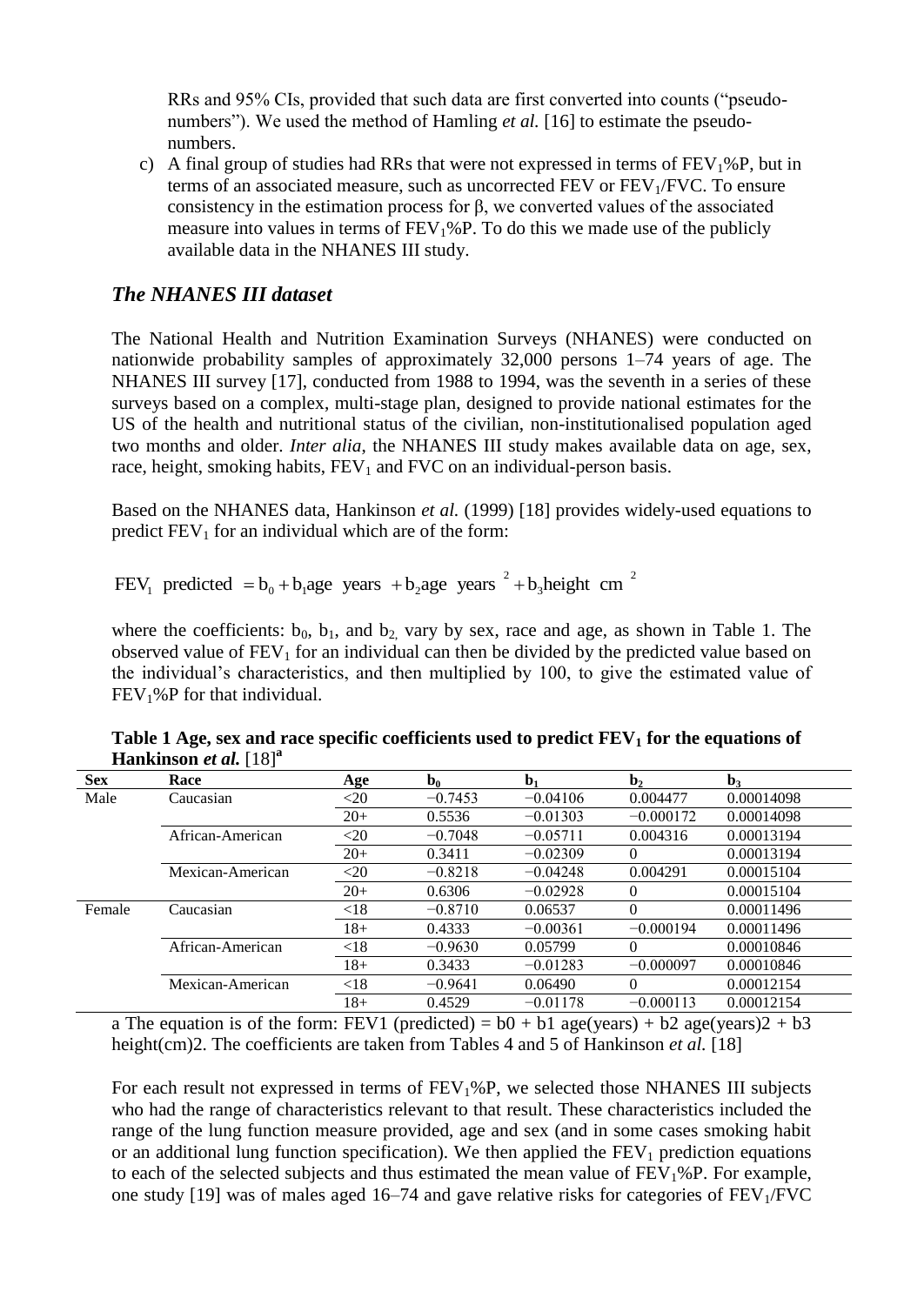$(\leq 80\%$ , 80-89% and 90% + of predicted). From the NHANES data we looked within males aged 16–74 and, for each category of  $FEV_1/FVC$ , calculated the mean value of  $FEV_1\%P$ . The calculated mean was then used as the dose value for our calculations of β.

One study [20] was a particular problem as the groupings were in terms of residuals from a regression analysis including age, smoking status and current cigarettes smoked. This model was fitted to the NHANES III data, and mean values of FEV<sub>1</sub>%P were calculated for different quartiles of the residuals.

Only one publication [21] provided mean levels for each category when the original measure was FEV1%P. Where means were not available, we used the NHANES III dataset to calculate them. This was of particular benefit when dealing with open-ended categories.

### *Predictions and goodness-of-fit of the fitted model*

For data presented by grouped levels of  $FEV<sub>1</sub>$ %P (or associated measures) the estimate of  $\beta$ was used to calculate predicted RRs and numbers of lung cancer cases at each level corresponding to the observed RRs and numbers. The observed (O) and predicted (P) numbers were then used to derive a chisquared test of goodness-of-fit by summing  $(O-P)^2/P$ , taking the degrees of freedom (d.f) as one less than the number of levels. For defined values of d (0, 0.01-10, 10.01-20, 20.01-30, 30.01-40, >40) O and P were summed over block to similarly derive an overall goodness-of-fit chisquared statistic on 5 d.f. Blocks involving only two levels were ignored for the chisquared tests as providing no useful information on goodness-of-fit.

### *Meta-analysis and meta-regression*

Individual study estimates of β and SE β were combined to give overall estimates using inverse-variance weighted regression analysis, equivalent to fixed-effect meta-analysis. Random-effects meta-analyses were also conducted, but are not reported here as the results were virtually identical. Heterogeneity was investigated by testing for significant variation in β, considering the following factors: sex (male, female, combined), publication year (<1990, 1990–1994, 1995+), age at baseline  $(50, 50-59, 60+ \text{ years})$ , Newcastle-Ottawa quality score (5–7, 8–9), continent (North America, other), mortality or incidence (deaths, incidence, both), population type (general population, other), exposed population (exposed to known lung carcinogens, other), length of follow up  $(\leq 15, 16-23, 24+$  years), smoking adjustment (yes, no), measure of  $FEV_1$  reported ( $FEV_1\%P$ , other), effect as originally reported (regression coefficient, RR and CI, SMR/SIR) and inverse-variance weight of β (<1000, 1000–2999, 3000+). Simple one factor at a time regressions were carried out first, with the significance of each factor tested by a likelihood-ratio test compared to the null model. A stepwise multiple regression analysis was then carried out to determine which of the factors predicted risk independently.

### *Forest plots*

Exp( $\beta$ ) is an estimate of the RR associated with a decrease of 1% in FEV<sub>1</sub>%P. For each such RR included, referenced by the study REF and associated block details such as sex, the RR is shown as a rectangle, the area of which is proportional to its weight. The CI is indicated by a horizontal line. The RRs and CIs are plotted on a logarithmic scale so that the RR is centred in the CI. Also shown are the values of each RR and CI and the weight as a percentage of the total. Results from the meta-analysis are shown at the bottom of the plot. The combined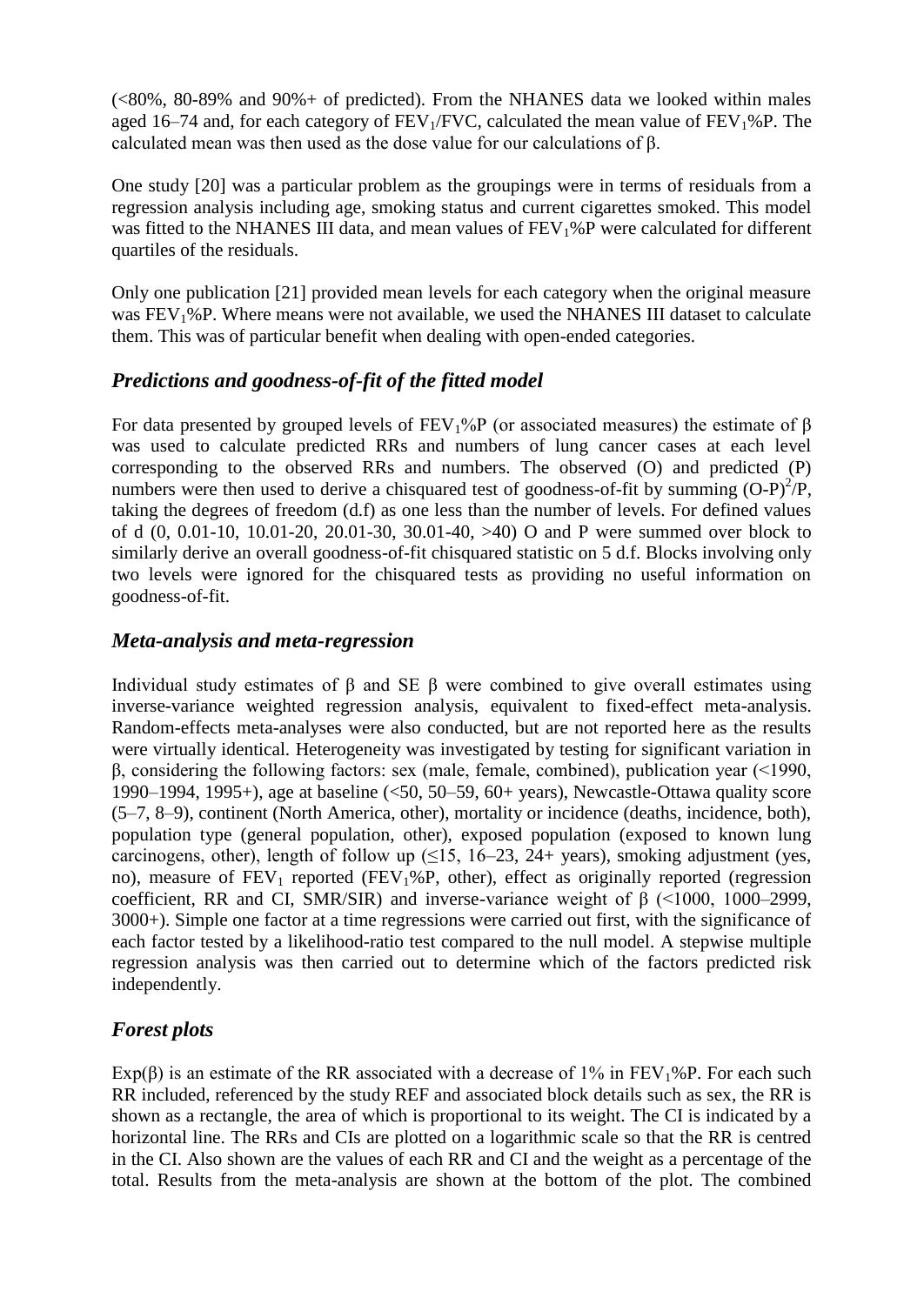estimate is presented as a diamond, with the width corresponding to the CI and the RR as the centre of the diamond.

### *Publication bias*

Publication bias was investigated using Egger's test [22] and using funnel plots. In the funnel plots,  $\beta$  is plotted against its precision (=1/SE). A dotted vertical line corresponds to the overall estimate.

### *Software*

All data entry and most statistical analyses were carried out using ROELEE version 3.1 (available from P.N.Lee Statistics and Computing Ltd, 17 Cedar Road, Sutton, Surrey SM2 5DA, UK). Some analyses were conducted using SAS or Excel 2003.

### **Results**

### **Publications and studies identified**

Thirty-three publications [1-5,7,9,10,19-21,23-44] satisfying the inclusion and exclusion criteria were identified from the searches carried out in October 2011. Details of these searches are given in Table 2. Subsequently, at the analysis stage, seven of these publications were rejected. Two [41,42] described a study in Denmark which presented its results in a way that did not allow estimation of β. Two [24,36] described a study in France of iron miners which only provided results for decreased  $FEV_1$  without giving the ranges of  $FEV_1$  being compared. One [29] described a nested case–control study in the USA of heavily asbestosexposed shipyard workers, which reported only the mean difference in  $FEV<sub>1</sub>$  between cases and controls. Two [33,34] described results from the Italian rural cohorts of the Seven Countries Study, which reported results only for forced expiratory volume in ¾ second. A brief summary of the findings from these is reported in Additional file 2: Others, which demonstrates that these were consistent in showing an association of reduced  $FEV<sub>1</sub>$  with increased lung cancer risk.

| 1177 hits<br>11 reviews of interest<br>Medline search<br>1102 rejects based on abstracts examined <sup>a</sup><br>(954 patients, 111 not cohort, 27 not lung cancer, 10 reviews not of<br>interest)<br>64 possibly relevant based on<br>42 rejects based on papers examined<br>$\rightarrow$<br>abstract<br>(24 no lung cancer results, 18 no results relating $FEV_1$ to lung<br>cancer)<br>22 accepted papers<br>23 reviews of interest<br>2186 hits<br>Embase search<br>$\rightarrow$<br>2072 rejects based on abstracts examined <sup>a</sup><br>(1544 patients, 298 not cohort, 36 not lung cancer, 194 reviews not<br>of interest) 40 exclude duplicates with Medline search<br>51 possibly relevant based on<br>46 rejects based on papers examined<br>$\rightarrow$<br>abstract<br>(33 no lung cancer results, 13 no results relating $FEV_1$ to lung<br>cancer)<br>5 accepted papers | Table 2 Flow diagram for literature searching |  |
|-----------------------------------------------------------------------------------------------------------------------------------------------------------------------------------------------------------------------------------------------------------------------------------------------------------------------------------------------------------------------------------------------------------------------------------------------------------------------------------------------------------------------------------------------------------------------------------------------------------------------------------------------------------------------------------------------------------------------------------------------------------------------------------------------------------------------------------------------------------------------------------------------|-----------------------------------------------|--|
|                                                                                                                                                                                                                                                                                                                                                                                                                                                                                                                                                                                                                                                                                                                                                                                                                                                                                               |                                               |  |
|                                                                                                                                                                                                                                                                                                                                                                                                                                                                                                                                                                                                                                                                                                                                                                                                                                                                                               |                                               |  |
|                                                                                                                                                                                                                                                                                                                                                                                                                                                                                                                                                                                                                                                                                                                                                                                                                                                                                               |                                               |  |
|                                                                                                                                                                                                                                                                                                                                                                                                                                                                                                                                                                                                                                                                                                                                                                                                                                                                                               |                                               |  |
|                                                                                                                                                                                                                                                                                                                                                                                                                                                                                                                                                                                                                                                                                                                                                                                                                                                                                               |                                               |  |
|                                                                                                                                                                                                                                                                                                                                                                                                                                                                                                                                                                                                                                                                                                                                                                                                                                                                                               |                                               |  |
|                                                                                                                                                                                                                                                                                                                                                                                                                                                                                                                                                                                                                                                                                                                                                                                                                                                                                               |                                               |  |
|                                                                                                                                                                                                                                                                                                                                                                                                                                                                                                                                                                                                                                                                                                                                                                                                                                                                                               |                                               |  |
|                                                                                                                                                                                                                                                                                                                                                                                                                                                                                                                                                                                                                                                                                                                                                                                                                                                                                               |                                               |  |
|                                                                                                                                                                                                                                                                                                                                                                                                                                                                                                                                                                                                                                                                                                                                                                                                                                                                                               |                                               |  |
|                                                                                                                                                                                                                                                                                                                                                                                                                                                                                                                                                                                                                                                                                                                                                                                                                                                                                               |                                               |  |
|                                                                                                                                                                                                                                                                                                                                                                                                                                                                                                                                                                                                                                                                                                                                                                                                                                                                                               |                                               |  |
|                                                                                                                                                                                                                                                                                                                                                                                                                                                                                                                                                                                                                                                                                                                                                                                                                                                                                               |                                               |  |
|                                                                                                                                                                                                                                                                                                                                                                                                                                                                                                                                                                                                                                                                                                                                                                                                                                                                                               |                                               |  |
|                                                                                                                                                                                                                                                                                                                                                                                                                                                                                                                                                                                                                                                                                                                                                                                                                                                                                               |                                               |  |
|                                                                                                                                                                                                                                                                                                                                                                                                                                                                                                                                                                                                                                                                                                                                                                                                                                                                                               |                                               |  |

#### **Table 2 Flow diagram for literature searching**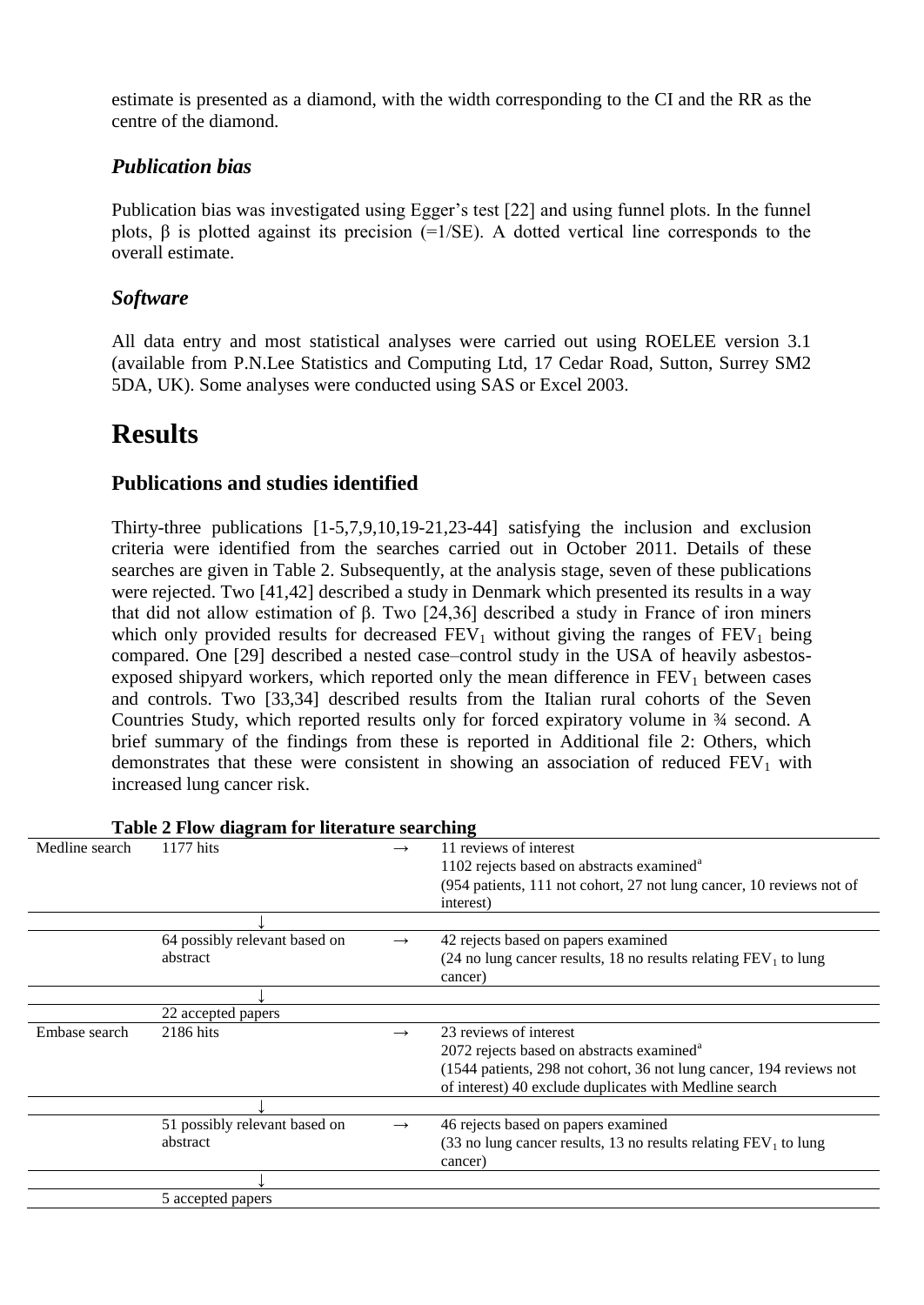| Reviews of             | 34 reviews examined (11 from    |               |                                                                                           |
|------------------------|---------------------------------|---------------|-------------------------------------------------------------------------------------------|
| interest               | Medline, 23 from Embase)        |               |                                                                                           |
|                        |                                 |               |                                                                                           |
|                        | 15 additional papers examined   | $\rightarrow$ | 12 rejected                                                                               |
|                        |                                 |               | (1 not cohort, 10 no lung cancer results, 1 no results relating $FEV1$ to<br>lung cancer) |
|                        |                                 |               |                                                                                           |
|                        | 3 accepted papers               |               |                                                                                           |
| Secondary              | 30 accepted papers examined     |               |                                                                                           |
| references             | (22 from Medline, 5 from        |               |                                                                                           |
|                        | Embase, 3 from reviews of       |               |                                                                                           |
|                        | interest)                       |               |                                                                                           |
|                        |                                 |               |                                                                                           |
|                        | 13 additional papers examined   | $\rightarrow$ | 10 rejected                                                                               |
|                        |                                 |               | (1 not cohort, 7 no lung cancer results, 2 no results relating $FEV1$ to<br>lung cancer)  |
|                        |                                 |               |                                                                                           |
|                        | 3 accepted papers <sup>b</sup>  |               |                                                                                           |
| Total<br>$\sim$ $\sim$ | 33 accepted papers <sup>c</sup> | $\rightarrow$ | 7 rejected later <sup>d</sup>                                                             |

<sup>a</sup> See Methods for definition of "patients", "not cohort", "not lung cancer" and "reviews not of interest"

<sup>b</sup> One of these cited a paper that was also examined but provided no lung cancer results

<sup>c</sup> 22 from Medline search, 5 from Embase search, 3 from Reviews of interest and 3 from secondary references

d See Results for reasons for rejection

The remaining 26 publications were then subdivided into 22 distinct studies, some details of which are summarized in Table 3. Of the 22 studies, 12 were conducted in the USA, 3 in Scandinavia, 2 in Italy, 2 in the UK, 2 in Canada and 1 in South Africa. Many of the studies were quite old, with 16 starting before 1980. 12 involved follow-up of 20 years or more, with a further 6 involving at least 10 years follow-up. Numbers of lung cancers analysed ranged from 11 in study SKILLR to 1514 in study VANDEN. 10 studies involved over 100 cases. 3 studies involved subjects exposed to known lung carcinogens other than smoking (CARET: asbestos, CARTA: silica, FINKEL: radon) and a further study (WILES) was of gold miners. Newcastle-Ottawa quality scores ranged from 5 to 9, with 10 studies scored as 8 or 9. The 22 studies provided data for 32 independent data blocks, with CARET giving results separately for those with  $FEV<sub>1</sub>/FVC$  above or below 0.70, RENFRE, SPEIZE and TAMMEM giving results separately for men and women, ISLAM giving results separately for current and noncurrent smokers, and VANDEN, the study involving the largest number of lung cancer cases, giving six sets of results, separately for all combinations of sex and smoking status (never, former, current).

| <b>Study REF</b> | Reference(s)                                                                                                                                                                            | Location           | <b>Baseline population</b>                                                                           | <b>Follow-up</b><br>period<br>(years) | Lung<br>cancer<br>cases | Newcastle-<br><b>Ottawa</b><br>score <sup>"</sup> |
|------------------|-----------------------------------------------------------------------------------------------------------------------------------------------------------------------------------------|--------------------|------------------------------------------------------------------------------------------------------|---------------------------------------|-------------------------|---------------------------------------------------|
| <b>BEATY</b>     | [23]                                                                                                                                                                                    | USA, Baltimore     | 874 men aged 17+ entering study on aging<br>between 1958 and 1979                                    | 24                                    | 15                      | 7                                                 |
| <b>CALABR</b>    | $[1] % \centering \includegraphics[width=0.9\columnwidth]{figures/fig_10.pdf} \caption{The figure shows the number of times of the estimators in the left and right.} \label{fig:time}$ | Italy, multicentre | 3804 male and female current or former<br>smokers aged 50–75 entering study between<br>2000 and 2008 |                                       | 57                      | 6                                                 |
| <b>CARET</b>     | [25, 26]                                                                                                                                                                                | USA, multicentre   | 3033 male asbestos exposed heavy smokers<br>aged 45–74 entering study between 1985 and<br>1994       | 20                                    | 205                     | 8                                                 |
| <b>CARTA</b>     | [19]                                                                                                                                                                                    | Italy, Sardinia    | 696 male silicotics aged up to 74 entering study<br>between 1964 and 1970                            | 23                                    | 22                      | 6                                                 |
| <b>FINKEL</b>    | [27]                                                                                                                                                                                    | Canada, Ontario    | 733 male radon exposed uranium miners                                                                | 18                                    | 42                      |                                                   |

#### **Table 3 Selected details of the 22 studies of FEV<sup>1</sup> and lung cancer**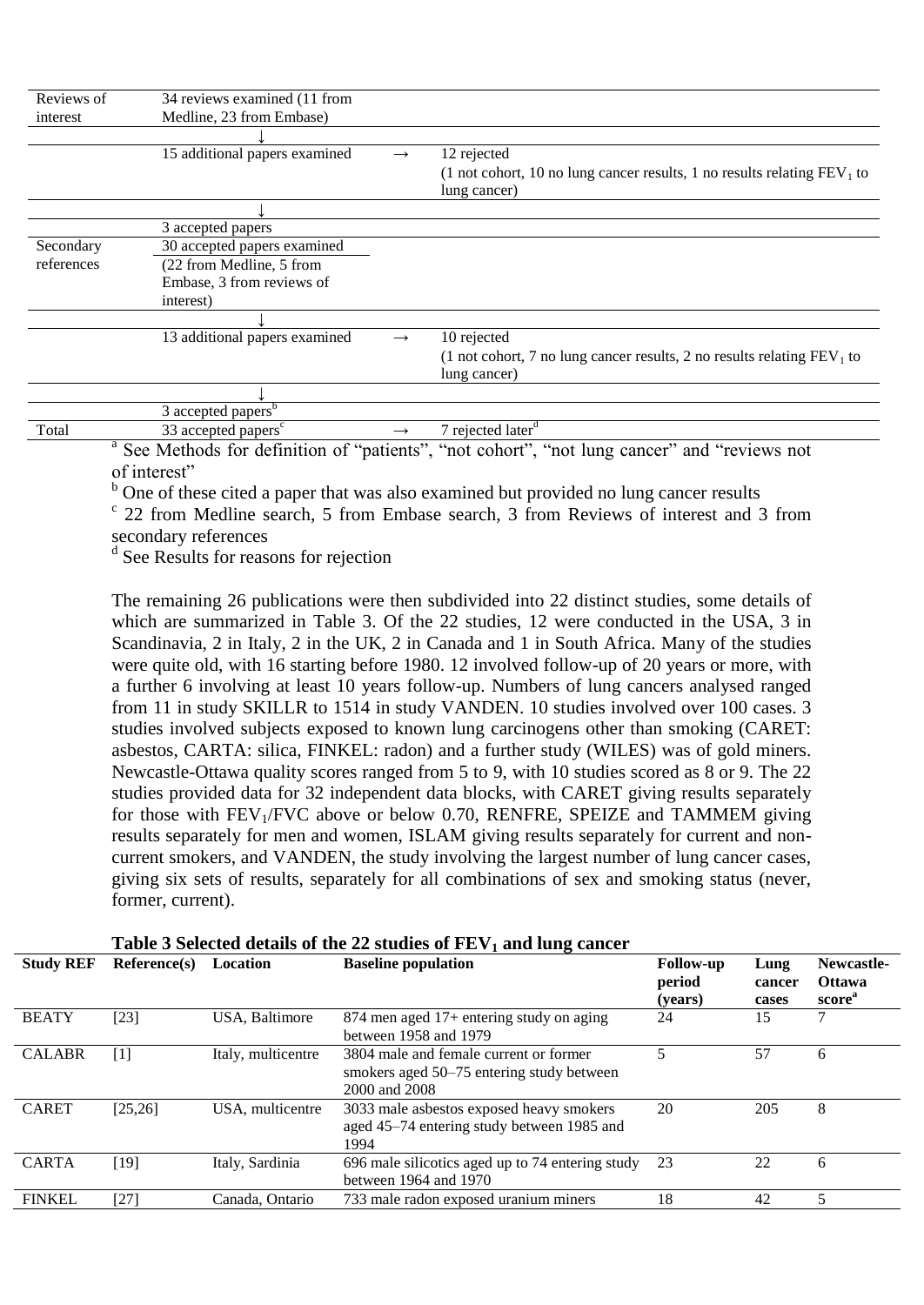|               |                   |                        | studied in 1974                                                          |                         |                  |                |
|---------------|-------------------|------------------------|--------------------------------------------------------------------------|-------------------------|------------------|----------------|
| <b>ISLAM</b>  | [4, 38]           | USA, Michigan          | 3956 men and women aged $25+$ entering                                   | 25                      | 77               | 9              |
|               |                   |                        | community health study between 1962 and                                  |                         |                  |                |
|               |                   |                        | 1965                                                                     |                         |                  |                |
| <b>LANGE</b>  | $\overline{[5]}$  | Denmark,               | 13946 men and women aged 20+ entering heart                              | $\overline{12}$         | $\overline{225}$ | 8              |
|               |                   | Copenhagen             | health study between 1976 and 1978                                       |                         |                  |                |
| <b>MALDON</b> | $[31]$            | USA, Minnesota         | $1520b$ male and female current or former                                | $\overline{\mathbf{4}}$ | 64               | 5              |
|               |                   |                        | smokers aged 50+ studied in 1999                                         |                         |                  |                |
| <b>MANNIN</b> | $[32]$            | USA, national          | 5402 men and women aged 25–74 participating                              | 22                      | 113              | 9              |
|               |                   |                        | in NHANES between 1971 and 1975                                          |                         |                  |                |
| <b>MRFIT</b>  | [2,30]            | USA, multicentre       | 6613 men aged 35-57 at high risk of heart                                | 26                      | $\overline{363}$ | $8\,$          |
|               |                   |                        | disease participating in the Multiple Risk                               |                         |                  |                |
|               |                   |                        | Factor Intervention Trial between 1973 and                               |                         |                  |                |
|               |                   |                        | 1982                                                                     |                         |                  |                |
| <b>NOMURA</b> | $[7]$             | USA, Hawaii            | 6317 Japanese-American men aged 46-68                                    | $\overline{22}$         | $\overline{172}$ | $8\,$          |
|               |                   |                        | entering study between 1965 and 1968                                     |                         |                  |                |
| <b>PETO</b>   | $[35]$            | UK, five areas         | 2718 men in occupational groups aged 25-64                               | 25                      | 103              | $\overline{7}$ |
|               |                   |                        | entering study between 1954 and 1961                                     |                         |                  |                |
| <b>PURDUE</b> | $[37]$            | Sweden, national       | 176997 male construction workers entering                                | $\overline{31}$         | 834              | $\overline{7}$ |
|               |                   |                        | study between 1971 and 1993                                              |                         |                  |                |
| <b>RENFRE</b> | [3,28]            | Scotland, two          | 15244 men and women aged 45-64 entering                                  | $\overline{23}$         | $\overline{651}$ | $\overline{8}$ |
|               |                   | cities                 | study between 1972 and 1976                                              |                         |                  |                |
| <b>SKILLR</b> | $[9]$             | USA, Minnesota         | $226c$ men and women aged 45–59 living in                                | 11                      | $\overline{11}$  | 7              |
|               |                   |                        | rural areas entering study between 1973 and                              |                         |                  |                |
|               |                   |                        | 1974                                                                     |                         |                  |                |
| <b>SPEIZE</b> | $[20]$            | USA six cities         | 8427 men and women aged 25-74 entering                                   | 12                      | 61               | $8\,$          |
|               |                   |                        | study between 1974 and 1977                                              |                         |                  |                |
| <b>STAVEM</b> | $\overline{[}21]$ | Norway, Oslo           | 1623 male workers in five companies aged 40-                             | $\overline{26}$         | 42               | $\overline{7}$ |
|               |                   |                        | 59 entering study between 1972 and 1975                                  |                         |                  |                |
| <b>TAMMEM</b> | $[39]$            | Canada, British        | 2596 male and female current and former                                  | $\overline{17}$         | 154              | 8              |
|               |                   | Columbia               | smokers of 20+ pack-years aged 40+ studied in                            |                         |                  |                |
|               |                   |                        | 1990                                                                     | 2 <sup>d</sup>          |                  |                |
| <b>TOCKMA</b> | $[10]$            | <b>USA</b> , Baltimore | 3728 male current smokers and recent quitters,                           |                         | $\overline{19}$  | $\tau$         |
|               |                   |                        | smoking $1+$ packs/day, aged $45+$ studied in                            |                         |                  |                |
|               |                   |                        | 1987                                                                     |                         |                  |                |
| <b>VANDEN</b> | $[40]$            | USA, California        | 153925 male and female members of the                                    | 24                      | 1514             | 9              |
|               |                   |                        | Kaiser Permanente Medical Care Program                                   |                         |                  |                |
| <b>WILES</b>  | $[43]$            | South Africa,          | entering study between 1964 and 1972                                     | $\overline{18}$         | 74               | 5              |
|               |                   |                        | 2062 male gold miners aged 45-54 entering<br>study between 1968 and 1970 |                         |                  |                |
|               |                   | national               |                                                                          | $\overline{5}$          | $\overline{67}$  |                |
| <b>WILSON</b> | $[44]$            | USA,                   | 1553 male and female current or former                                   |                         |                  | 6              |
|               |                   | Pennsylvania           | smokers of $10+$ cigs/day for $25+$ years with                           |                         |                  |                |
|               |                   |                        | $FEV1/FVC < 0.7$ , aged 50–79, entering study                            |                         |                  |                |
|               |                   |                        | from 2002                                                                |                         |                  |                |

from 2002<br>
<sup>a</sup> See Methods for a description of this score. The maximum possible value is 9

 $<sup>b</sup>$  Nested case–control analysis involving 64 cases and 377 controls drawn from original</sup> population of 1520

 $\frac{c}{c}$  Nested case–control analysis involving 113 men and women with FEV<sub>1</sub> <70% predicted, and 113 with  $FEV_1$  of 85% or more drawn from a study with original sample size not stated <sup>d</sup> Although the mean follow-up was less than 3 years, follow-up for some subjects was 3

years or more, so the study was not considered to have failed the inclusion criteria

#### **Fitted β estimates and goodness-of-fit**

Table 4 summarizes the results for those five blocks where regression estimates for the lung cancer/FEV<sub>1</sub> relationship were provided by the authors. For two blocks,  $\beta$  was directly available, and for the other three β could readily be calculated from the odds ratio for a given percentage increase or decrease in FEV1%P.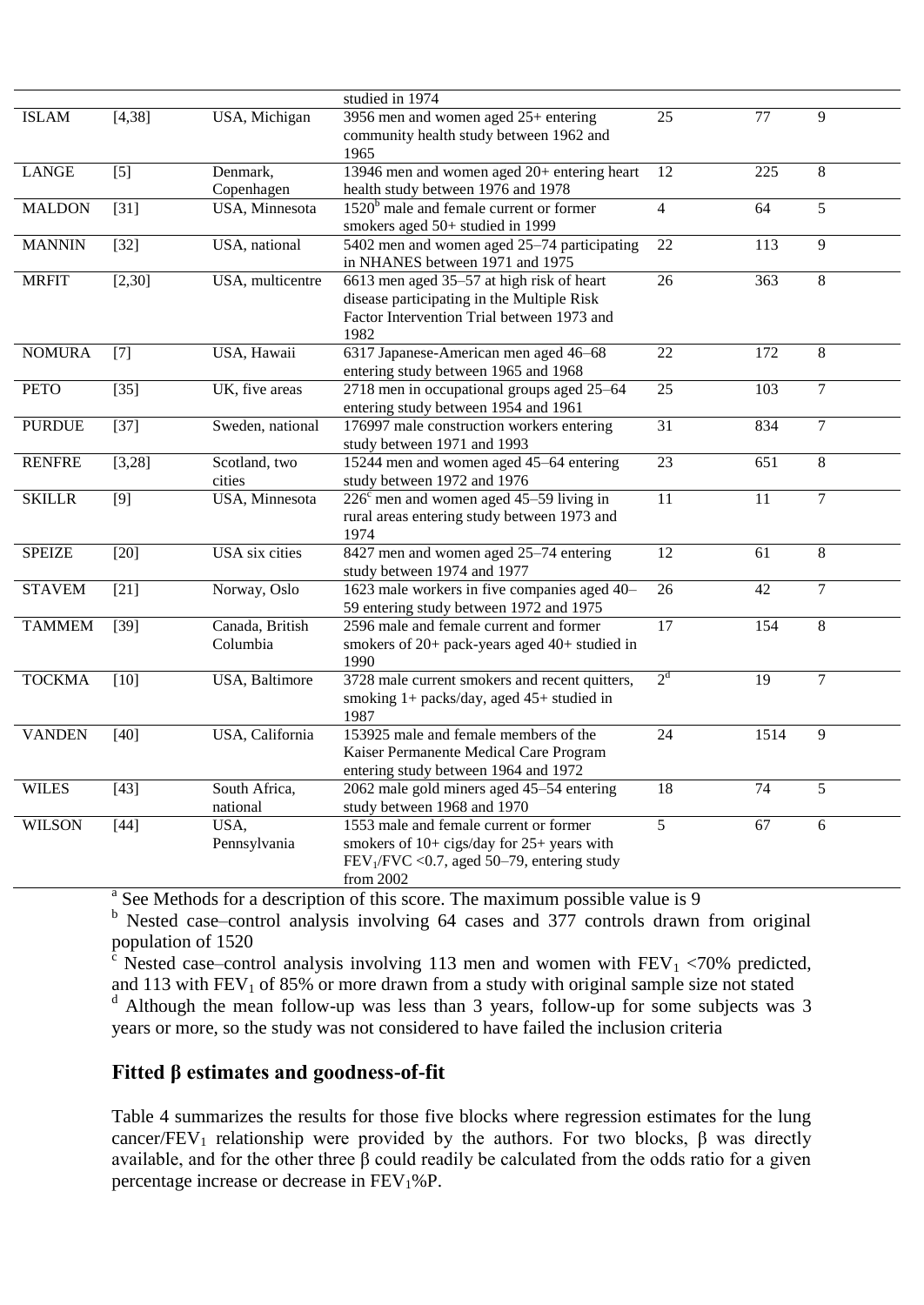| <b>Block: study</b> | <b>Block details</b>     | $\beta$ (SE) | <b>Comment</b>                                       |
|---------------------|--------------------------|--------------|------------------------------------------------------|
| 7: ISLAM            | Never and former smokers | 0.016(0.010) | As given $(FEV_1\%P)$                                |
| 8: ISLAM            | Current smokers          | 0.013(0.007) | As given $(FEV_1\%P)$                                |
| 10: MALDON          | Whole population         | 0.015(0.008) | Given as 1.15 (95% CI 1.00-1.32) for an OR for a 10% |
|                     |                          |              | decrease in $FEV1%P$                                 |
| 22: TAMMEM          | <b>Females</b>           | 0.010(0.008) | Given as 0.99 (95% CI 0.98-1.01) for an OR for a 1%  |
|                     |                          |              | increase in $FEV1%P$                                 |
| 23: TAMMEM          | <b>Males</b>             | 0.030(0.007) | Given as 0.97 (95% CI 0.96-0.99) for an OR for a 1%  |
|                     |                          |              | increase in $FEV1%P$                                 |

**Table 4 Results for the five blocks already expressed as regression coefficients**

Table 5 summarizes the results for the remaining 27 blocks where results were given by level of FEV1%P or an associated measure. The table shows the measure the data were originally presented in, the estimated mean reduction in  $FEV<sub>1</sub>%P$  compared to the base group with the highest value of  $FEV_1\%P$ , the observed RRs and 95% CIs and those fitted using the estimate of β, which is also shown. Also shown are the observed pseudo-numbers of lung cancer cases at each level and those fitted using the estimate of β, and the goodness-of-fit chisquared. Additional file 3: Fit gives plots comparing the observed and fitted RRs.

| Table 5 Fit of the model to the data for the 27 blocks with grouped data |  |  |  |
|--------------------------------------------------------------------------|--|--|--|
|--------------------------------------------------------------------------|--|--|--|

| <b>Block:</b> study <sup>a</sup> | Measure <sup>b</sup>     | Range <sup>c</sup>                 | $FEV1%P$ Diff <sup>d</sup> | <b>RR (95%CI)</b>    | <b>Fitted Cases</b> |                       | <b>Cases</b> |
|----------------------------------|--------------------------|------------------------------------|----------------------------|----------------------|---------------------|-----------------------|--------------|
|                                  |                          |                                    |                            |                      | $\mathbf{R}$        | observed <sup>e</sup> | fitted       |
| 1: BEATY                         | FEV <sub>1</sub> %P      | >80                                | (95.33)                    | 1.00                 | 1.00                | 14.30                 | 14.30        |
| $\beta$ (SE) =                   | $-0.028(0.034)$          | $\leq 80$                          | 29.77                      | $0.43(0.06-3.20)$    | 0.43                | 1.03                  | 1.03         |
| 2: CALABR                        | FEV <sub>1</sub> %P      | $90+$                              | (104.94)                   | 1.00                 | 1.00                | 24.20                 | 25.71        |
| $\beta$ (SE) =                   | 0.024(0.008)             | 70 to $<$ 90                       | 23.90                      | $2.29(1.24-4.23)$    | 1.76                | 17.09                 | 13.98        |
| $\chi^2$ (df) =                  | 1.04(1)                  | <70                                | 49.60                      | $2.90(1.34-6.27)$    | 3.25                | 8.50                  | 10.11        |
| $3: \overline{\mathbf{CART}^f}$  | FEV <sub>1</sub> %P      | $80+$                              | (100.75)                   | 1.00                 | 1.00                | 35.35                 | 34.69        |
| $\beta$ (SE) =                   | 0.022(0.007)             | 70 to $<$ 80                       | 24.89                      | $1.54(0.80-2.63)$    | 1.74                | 14.59                 | 16.20        |
| $\chi^2$ (df) =                  | 0.22(2)                  | 60 to $< 70$                       | 34.92                      | $2.25(1.20-4.19)$    | 2.18                | 12.39                 | 11.77        |
|                                  |                          | < 60                               | 49.07                      | $3.08(1.42-6.69)$    | 2.99                | 6.92                  | 6.59         |
| 4: CARET <sup>g</sup>            | FEV <sub>1</sub> %P      | $80+$                              | (91.97)                    | 1.00                 | 1.00                | 16.66                 | 15.78        |
| $\beta$ (SE) =                   | 0.012(0.006)             | $\overline{70}$ to $\overline{80}$ | 16.94                      | $1.05(0.56-1.96)$    | 1.22                | 19.07                 | 20.99        |
| $\chi^2$ (df) =                  | 0.25(2)                  | 60 to $< 70$                       | 26.77                      | $1.33(0.74-2.42)$    | 1.36                | 24.04                 | 23.27        |
|                                  |                          | < 60                               | 47.77                      | $1.66(0.95-2.89)$    | 1.74                | 34.62                 | 34.35        |
| 5: CARTA                         | FEV <sub>1</sub> /FVC    | $90+$                              | (99.82)                    | 1.00                 | 1.00                | 3.72                  | 7.84         |
| $\beta$ (SE) =                   | 0.072(0.049)             | $80$ to $<$ 90                     | $-0.99$                    | $3.87(1.12 - 15.05)$ | 0.93                | 5.83                  | 2.95         |
| $\chi^2$ (df) =                  | 5.25 (1), p<0.05         | < 80                               | 9.64                       | 5.18 (1.56-19.66)    | 2.00                | 6.66                  | 5.42         |
| 6: FINKEL                        | FEV <sub>1</sub> %P      | $100+$                             | (109.54)                   | 1.00                 | 1.00                | 7.75                  | 6.71         |
| $\beta$ (SE) =                   | 0.009(0.011)             | $80$ to $< 100$                    | 18.00                      | $0.89(0.39-2.18)$    | 1.17                | 13.43                 | 15.32        |
| $df =$                           | 0.47(1)                  | < 80                               | 41.17                      | $1.35(0.57-3.36)$    | 1.44                | 11.17                 | 10.31        |
| 9: LANGE                         | FEV <sub>1</sub> %P      | $80+$                              | (100.99)                   | 1.00                 | 1.00                | 47.92                 | 48.77        |
| $\beta$ (SE) =                   | 0.020(0.004)             | 40 to $< 80$                       | 32.64                      | $2.10(1.30-3.40)$    | 1.93                | 24.67                 | 23.05        |
| $\chi^2$ (df) =                  | 0.17(1)                  | <40                                | 69.50                      | $3.90(2.20-7.20)$    | 4.05                | 13.46                 | 14.23        |
| 11: MANNIN                       | FEV <sub>1</sub> %P      | $80+$                              | (100.24)                   | 1.00                 | 1.00                | 84.98                 | 84.94        |
| $\beta$ (SE) =                   | 0.022(0.006)             | <80                                | 33.97                      | $2.12(1.44-3.11)$    | 2.12                | 35.83                 | 35.87        |
| 12: MRFIT                        | $FEV1$ unnormalised, ml  | $\geq 3674$                        | (105.91)                   | 1.00                 | 1.00                | 27.01                 | 26.50        |
| $\beta$ (SE) =                   | 0.031(0.005)             | 3307 to 3673                       | 10.05                      | $1.31(0.82 - 2.10)$  | 1.37                | 45.30                 | 46.34        |
| $\chi^2$ (df) =                  | 0.85(3)                  | 2985 to 3306                       | 15.92                      | $1.50(0.95-2.36)$    | 1.64                | 54.20                 | 58.27        |
|                                  |                          | 2606 to 2984                       | 22.21                      | $2.13(1.39-3.26)$    | 2.00                | 80.62                 | 74.45        |
|                                  |                          | $\leq$ 2605                        | 37.59                      | $3.13(2.07-4.72)$    | 3.23                | 106.01                | 107.59       |
| 13: NOMURA                       | FEV <sub>1</sub> %P      | $103.5+$                           | (113.14)                   | 1.00                 | 1.00                | 22.16                 | 23.76        |
| $\beta$ (SE) =                   | 0.018(0.005)             | 94.5 to $<$ 103.5                  | 14.40                      | $1.00(0.60-1.90)$    | 1.29                | 23.34                 | 32.35        |
| $\chi^2$ (df) =                  | 11.40 $(2)$ , p<0.01     | 84.5 to <94.5                      | 23.45                      | $2.50(1.50-4.10)$    | 1.52                | 44.66                 | 29.09        |
|                                  |                          | < 84.5                             | 43.11                      | $2.10(1.30-3.50)$    | 2.15                | 49.51                 | 54.48        |
| <b>14: PETO</b>                  | SDs of $FEV_1/h^3$ below | Above average                      | (103.85)                   | 1.00                 | 1.00                | 32.15                 | 39.80        |
|                                  | average<br>0.018(0.008)  | $0$ to $1$                         |                            |                      |                     |                       |              |
| $\beta$ (SE) =                   |                          |                                    | 15.05                      | $2.17(1.40-3.38)$    | 1.32                | 46.77                 | 35.18        |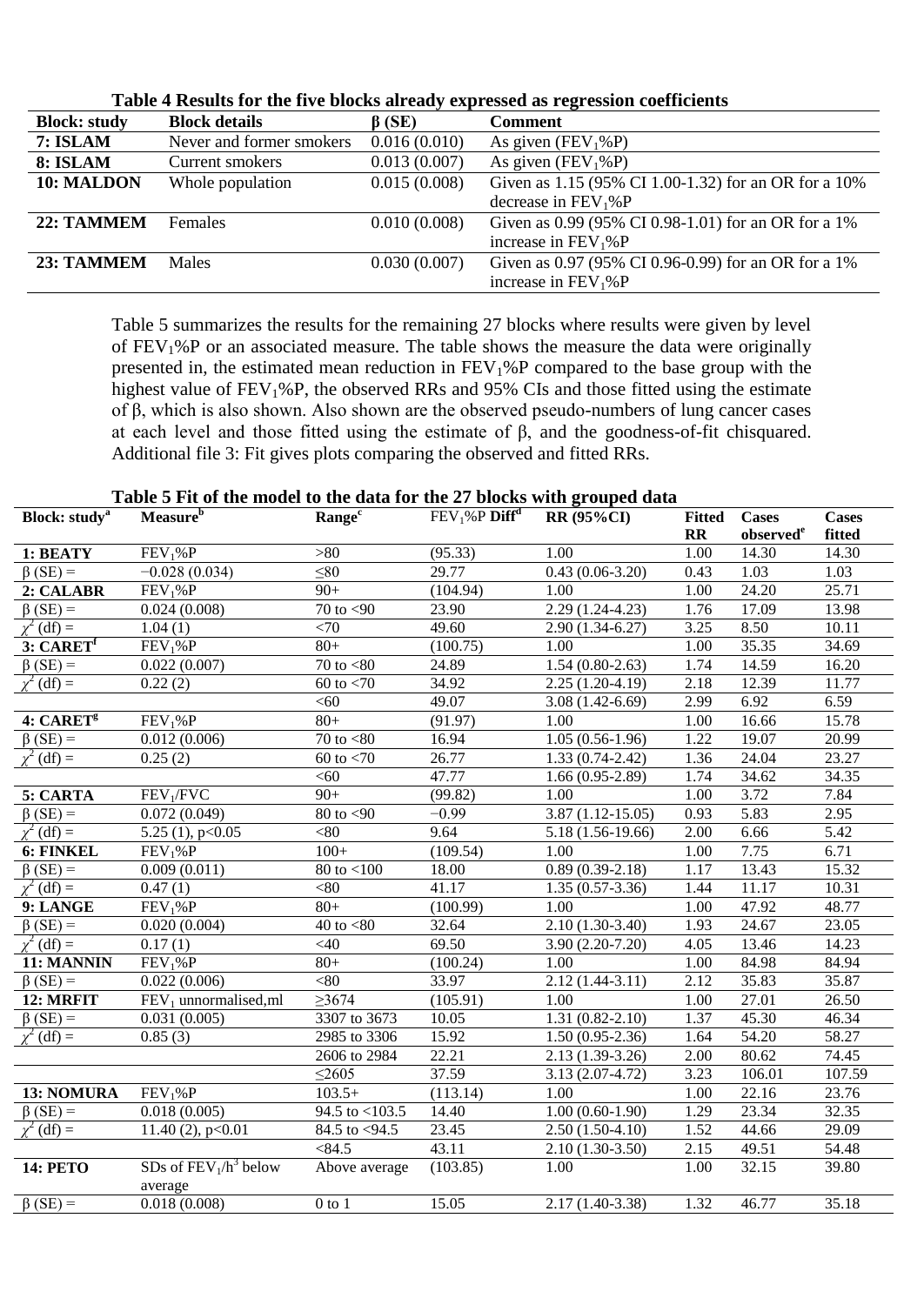| $\chi^2$ (df) =                             | 6.81 $(2)$ , p<0.05                                    | $1$ to $2$                     | 34.30          | $2.02(0.97-3.90)$     | 1.88 | 9.93    | 11.43              |
|---------------------------------------------|--------------------------------------------------------|--------------------------------|----------------|-----------------------|------|---------|--------------------|
|                                             |                                                        | $2+$                           | 65.85          | $1.89(0.37-5.90)$     | 3.35 | 2.03    | 4.47               |
| 15: PURDUE                                  | FEV <sub>1</sub> %P                                    | $80+$                          | (100.13)       | 1.00                  | 1.00 | 1698.83 | 1698.83            |
| $\beta$ (SE) =                              | 0.023(0.002)                                           | <80                            | 31.76          | $2.06(1.77-2.39)$     | 2.06 | 189.24  | 189.24             |
| 16: $RENFREh$                               | FEV <sub>1</sub> %P                                    | Quintile 5                     | (116.04)       | 1.00                  | 1.00 | 31.54   | 35.64              |
| $\beta$ (SE) =                              | 0.015(0.003)                                           | Quintile 4                     | 13.70          | $1.36(0.86-2.13)$     | 1.22 | 42.34   | 42.97              |
| $\chi^2$ (df) =                             | 1.48(3)                                                | Quintile 3                     | 23.79          | $1.81(1.18-2.78)$     | 1.42 | 55.91   | 49.41              |
|                                             |                                                        | Quintile 2                     | 35.19          | 1.93 (1.27-2.94)      | 1.67 | 62.88   | 61.57              |
|                                             |                                                        | Quintile 1                     | 57.75          | $2.53(1.69-3.79)$     | 2.32 | 79.83   | 82.90              |
| 17: RENFRE <sup>i</sup>                     | FEV <sub>1</sub> %P                                    | Quintile 5                     | (119.96)       | 1.00                  | 1.00 | 6.22    | 15.69              |
| $\beta$ (SE) =                              | 0.011(0.005)                                           | Quintile 4                     | 13.53          | $3.63(1.49-8.84)$     | 1.15 | 21.19   | 16.98              |
|                                             | 8.39 $(3)$ , p<0.05                                    |                                |                |                       |      | 24.88   |                    |
| $\chi^2$ (df) =                             |                                                        | Quintile 3                     | 24.26          | $4.03(1.68-9.67)$     | 1.29 |         | 20.11<br>24.40     |
|                                             |                                                        | Quintile 2                     | 36.19<br>59.75 | 4.12 (1.73-9.81)      | 1.47 | 27.21   |                    |
|                                             |                                                        | Quintile 1                     |                | 4.37 (1.84-10.42)     | 1.88 | 27.40   | 29.72              |
| 18: SKILLR                                  | FEV <sub>1</sub> %P                                    | $85+$                          | (100.81)       | 1.00                  | 1.00 | 1.99    | 1.99               |
| $\beta$ (SE) =<br>$19:$ SPEIZE <sup>h</sup> | 0.034(0.017)                                           | $\epsilon = 70$                | 44.85          | $4.50(0.99-20.37)$    | 4.50 | 8.97    | 8.97               |
|                                             | Mean $\overline{\text{FEV}}_1$ , $\ell$ . <sup>j</sup> | 4.07                           | (109.98)       | 1.00                  | 1.00 | 2.09    | 3.72               |
| $\beta$ (SE) =                              | 0.048(0.014)                                           | 3.54                           | 9.02           | $4.33(1.19-23.71)$    | 1.54 | 9.35    | 5.93               |
| $\chi^2$ (df) =                             | 4.49(2)                                                | 3.18                           | 16.84          | $2.10(0.45 - 12.96)$  | 2.25 | 3.85    | 7.35               |
|                                             |                                                        | 2.55                           | 33.30          | $9.60(2.93-49.67)$    | 4.98 | 21.90   | 20.19              |
| $20:$ SPEIZE <sup>i</sup>                   | Mean $\overline{\text{FEV}}_1$ , $\ell$ . <sup>j</sup> | 2.90                           | (112.16)       | 1.00                  | 1.00 | 0.50    | 0.62               |
| $\beta$ (SE) =                              | 0.054(0.029)                                           | 2.57                           | 10.10          | $3.17(0.25 - 166.25)$ | 1.73 | 1.36    | 0.92               |
| $\chi^2$ (df) =                             | 0.52(2)                                                | 2.34                           | 19.47          | $2.05(0.11-121.19)$   | 2.86 | 0.85    | 1.48               |
|                                             |                                                        | 1.95                           | 35.49          | 8.94 (1.20-396.75)    | 6.80 | 5.74    | 5.43               |
| 21: STAVEM                                  | Mean $FEV1%P$                                          | 121.90                         | (121.90)       | 1.00                  | 1.00 | 8.99    | 6.19               |
| $\beta$ (SE) =                              | 0.021(0.008)                                           | 106.60                         | 15.30          | $0.78(0.29-2.07)$     | 1.38 | 6.89    | 8.42               |
| $\chi^2$ (df) =                             | 4.48(2)                                                | 95.30                          | 26.60          | $0.67(0.24-1.86)$     | 1.76 | 6.00    | 10.86              |
|                                             |                                                        | 75.70                          | 46.20          | $2.23(1.03-4.83)$     | 2.67 | 20.40   | 16.82              |
| 24: TOCKMA                                  | FEV <sub>1</sub> %P                                    | $>85$                          | (102.90)       | 1.00                  | 1.00 | 22.27   | $22.\overline{72}$ |
| $\beta$ (SE) =                              | 0.021(0.010)                                           | $60 \overline{\text{ to } 85}$ | 27.52          | $2.57(0.87 - 7.56)$   | 1.78 | 3.82    | 2.70               |
| $\chi^2$ (df) =                             | 0.60(1)                                                | < 60                           | 57.43          | $2.72(0.76-9.74)$     | 3.34 | 2.61    | 3.27               |
| 25: VANDEN <sup>k</sup>                     | FEV <sub>1</sub> unnormalised, $\ell$                  | $3.85+$                        | (105.38)       | 1.00                  | 1.00 | 5.34    | 4.12               |
| $\beta$ (SE) =                              | 0.018(0.013)                                           | 3.35-3.85                      | 7.12           | $1.19(0.41-3.49)$     | 1.14 | 8.82    | 6.47               |
| $\chi^2$ (df) =                             | 2.23(3)                                                | 2.85-3.35                      | 9.72           | $0.76(0.27-2.14)$     | 1.19 | 10.80   | 13.02              |
|                                             |                                                        | 2.35-2.85                      | 11.23          | $0.76(0.27-2.14)$     | 1.22 | 11.01   | 13.64              |
|                                             |                                                        | < 2.35                         | 31.46          | $1.49(0.55-4.05)$     | 1.75 | 13.75   | 12.46              |
| 26: VANDEN <sup>1</sup>                     | FEV <sub>1</sub> unnormalised, $\ell$                  | $3.85+$                        | (106.21)       | 1.00                  | 1.00 | 6.84    | 10.05              |
| $\beta$ (SE) =                              | 0.010(0.007)                                           | 3.35-3.85                      | 5.47           | $1.43(0.60-3.42)$     | 1.06 | 18.46   | 20.11              |
| $\chi^2$ (df) =                             | 1.63(3)                                                | 2.85-3.35                      | 10.13          | $1.76(0.78-3.93)$     | 1.11 | 41.81   | 38.92              |
|                                             |                                                        | 2.35-2.85                      | 14.67          | $1.80(0.83-3.91)$     | 1.17 | 81.93   | 78.13              |
|                                             |                                                        | < 2.35                         | 35.27          | $2.04(0.92 - 4.54)$   | 1.44 | 45.94   | 47.77              |
| 27: VANDEN <sup>m</sup>                     | FEV <sub>1</sub> unnormalised, $\ell$                  | $3.85+$                        | (104.52)       | 1.00                  | 1.00 | 24.68   | 29.86              |
| $\beta$ (SE) =                              | 0.012(0.003)                                           | 3.35-3.85                      | 9.72           | $1.32(0.82 - 2.12)$   | 1.12 | 55.20   | 56.66              |
| $\chi^2$ (df) =                             | 1.69(3)                                                | 2.85-3.35                      | 14.29          | $1.43(0.94-2.19)$     | 1.18 | 141.35  | 140.99             |
|                                             |                                                        | 2.35-2.85                      | 21.15          | $1.62(1.08-2.44)$     | 1.28 | 267.93  | 255.94             |
|                                             |                                                        | < 2.35                         | 40.79          | $1.89(1.24-2.87)$     | 1.61 | 167.40  | 173.12             |
| 28: VANDEN <sup>n</sup>                     | FEV <sub>1</sub> unnormalised, $\ell$                  | $2.75+$                        | (105.01)       | 1.00                  | 1.00 | 7.50    | 5.82               |
| $\beta$ (SE) =                              | $-0.004(0.016)$                                        | 2.35-2.75                      | 7.32           | $0.76(0.30-1.90)$     | 0.97 | 11.34   | 11.31              |
| $\chi^2$ (df) =                             | 2.92(3)                                                | 2.05-2.35                      | 8.70           | $0.60(0.27-1.34)$     | 0.97 | 29.24   | 36.34              |
|                                             |                                                        | 1.65-2.05                      | 8.73           | $0.92(0.40-2.12)$     | 0.97 | 21.57   | 17.51              |
|                                             |                                                        | < 1.65                         | 22.96          | $0.76(0.33-1.78)$     | 0.91 | 18.43   | 17.11              |
| 29: VANDEN <sup>°</sup>                     | FEV <sub>1</sub> unnormalised, $\ell$                  | $2.35 - 2.75^p$                | (97.83)        | 1.00                  | 1.00 | 11.85   | 9.95               |
| $\beta$ (SE) =                              | 0.026(0.011)                                           | 2.05-2.35                      | 3.02           | $1.25(0.61 - 2.57)$   | 1.08 | 19.20   | 13.93              |
| $\chi^2$ (df) =                             | 6.55 $(2)$ , p<0.05                                    | 1.65-2.05                      | 5.49           | $0.54(0.24-1.21)$     | 1.15 | 11.29   | 20.27              |
|                                             |                                                        | < 1.65                         | 27.83          | $1.92(0.92 - 4.02)$   | 2.05 | 17.24   | 15.43              |
| 30: VANDEN <sup>q</sup>                     | FEV <sub>1</sub> unnormalised, $\ell$                  | $2.75+$                        | (103.28)       | 1.00                  | 1.00 | 9.63    | 21.54              |
| $\beta$ (SE) =                              | 0.019(0.004)                                           | 2.35-2.75                      | 9.74           | $2.90(1.46-5.77)$     | 1.20 | 51.91   | 47.91              |
| $\chi^2$ (df) =                             | $8.13(3)$ , p<0.05                                     | 2.05-2.35                      | 15.25          | $3.33(1.72 - 6.48)$   | 1.33 | 86.50   | 77.06              |
|                                             |                                                        | 1.65-2.05                      | 21.26          | $3.33(1.74-6.37)$     | 1.48 | 166.89  | 166.21             |
|                                             |                                                        | < 1.65                         | 41.80          | 4.76 (2.47-9.19)      | 2.17 | 107.33  | 109.53             |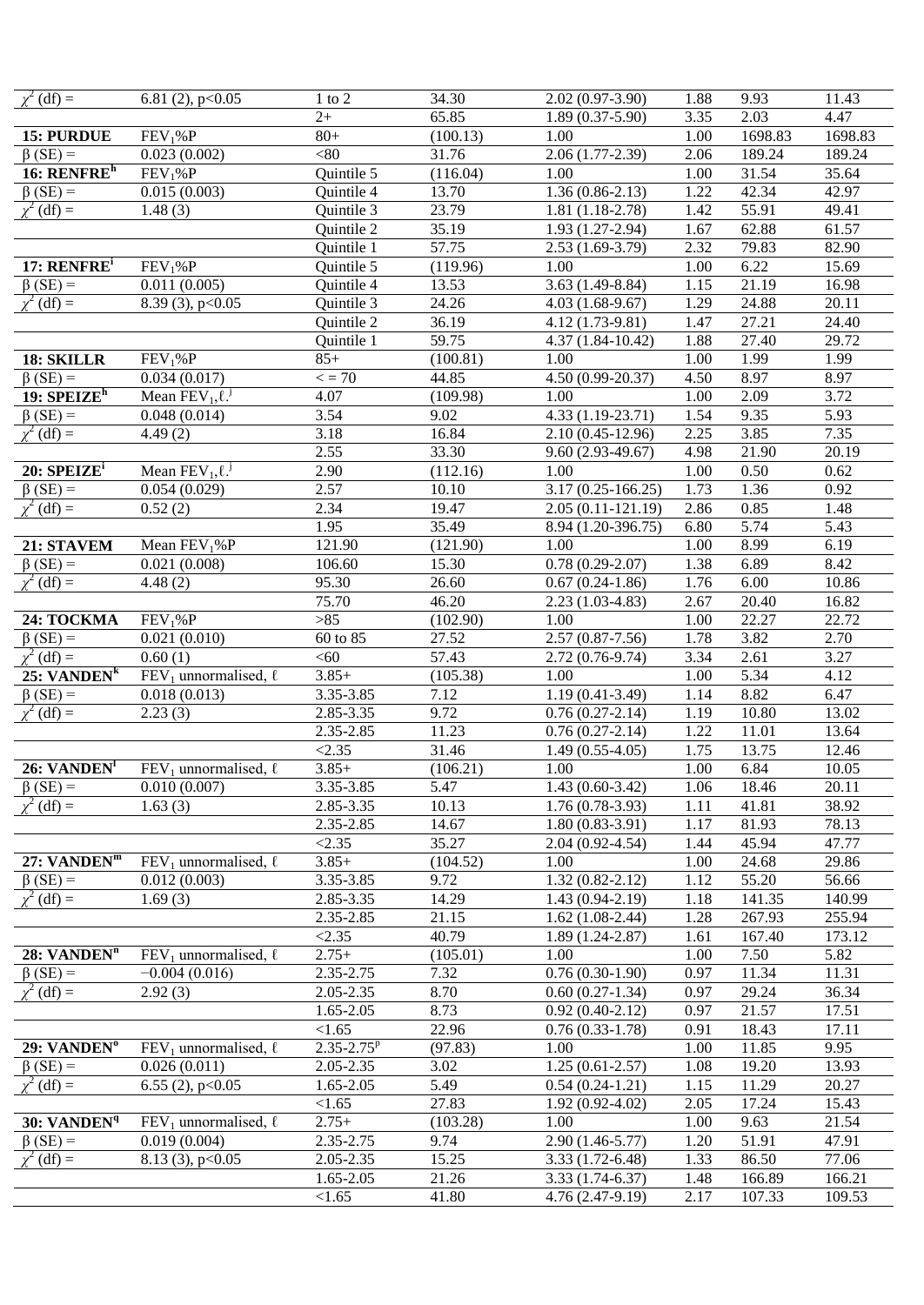| <b>31: WILES</b>          | $FEV1/h3$ , cl/m <sup>3</sup> | $56+$        | (105.56)     | 1.00              | 1.00 | 23.36  | 25.12  |
|---------------------------|-------------------------------|--------------|--------------|-------------------|------|--------|--------|
| $\beta$ (SE) =            | 0.021(0.008)                  | $43 - 56$    | 17.66        | $1.69(0.97-2.94)$ | 1.46 | 25.01  | 23.20  |
| $\chi^2$ (df) =           | 1.02(2)                       | $30-43$      | 36.24        | $2.65(1.29-5.20)$ | 2.17 | 11.02  | 9.68   |
|                           |                               | $0 - 30$     | 70.93        | $2.87(0.56-9.30)$ | 4.54 | 1.97   | 3.34   |
| 32: WILSON <sup>g</sup>   | FEV <sub>1</sub> %P           | $80+$        | (100.14)     | 1.00              | 1.00 | 10.78  | 10.85  |
| $\beta$ (SE) =            | 0.008(0.007)                  | 50 to $< 80$ | 30.94        | $1.30(0.64-2.65)$ | 1.28 | 22.87  | 22.73  |
| $\chi^2$ (df) =           | 0.002(1)                      | $50$         | 62.07        | $1.65(0.70-3.90)$ | 1.65 | 9.21   | 9.28   |
| <b>TOTAL</b> <sup>r</sup> | FEV <sub>1</sub> %P           |              | (106.16)     |                   |      | 388.51 | 431.45 |
| $\chi^2$ (df) =           | 8.43(5)                       |              | $0.01 - 10$  |                   |      | 259.67 | 257.83 |
|                           |                               |              | $10.01 - 20$ |                   |      | 666.20 | 658.51 |
|                           |                               |              | 20.01-30     |                   |      | 742.1  | 694.76 |
|                           |                               |              | 30.01-40     |                   |      | 364.31 | 358.07 |
|                           |                               |              | >40          |                   |      | 542.36 | 562.52 |

<sup>a</sup> For each block, the block number and study reference code is shown. Also shown in columns 1 and 2 are the values of β, the fitted slope of the relationship of log RR to the estimated mean difference (see note d), and the SE of β, and also, for blocks with more than two levels, the results of the goodness-of-fit test

<sup>b</sup> This is the measure the data were originally recorded in

 $\epsilon$  The range of values of the measure for which results were available

<sup>d</sup> The estimated mean difference of FEV<sub>1</sub>%P between the comparison level and the level of interest. Shown in brackets is the estimate of  $FEV<sub>1</sub>%P$  for the comparison level

<sup>e</sup> These are pseudo-numbers of cases estimated using the method of Hamling *et al.* [16]

 $f$  FEV<sub>1</sub>/FVC  $\geq$ 0.70

 $E$ FEV<sub>1</sub>/FVC<0.70

<sup>h</sup> Males

i Females

 $\mu$  RRs were given by quartiles of FEV<sub>1</sub> residuals calculated from a prediction equation. Mean  $FEV<sub>1</sub>$  levels for each quartile were used to derive the differences in  $FEV<sub>1</sub>%P$ 

 $k$  Male never smokers

<sup>1</sup> Male former smokers

<sup>m</sup> Male current smokers

<sup>n</sup> Female never smokers

<sup>o</sup> Female former smokers

<sup>p</sup> There were no deaths in the highest quintile  $(2.75 + \ell)$ 

<sup>q</sup> Female current smokers

<sup>r</sup> Total over all blocks with more than two levels

Where only two levels of  $FEV<sub>1</sub>%P$  were available, the fitted numbers of cases necessarily equalled the numbers observed. Where there were more than two levels being compared, the goodness-of-fit to the model was generally satisfactory. The significant  $(p<0.05)$  misfits to the model were for: block 5 (CARTA), where there was almost a 4-fold difference in risk between the highest and middle groups (90+ and 80 to  $\langle 90 \text{ FEV}_1/\text{FVC}$ ) but virtually the same estimated FEV<sub>1</sub>%P; block 13 (NOMURA) and block 29 (VANDEN female former smokers), where the pattern of increasing risk with declining  $FEV<sub>1</sub>%P$  was non-monotonic; and block 14 (PETO), block 17 (RENFRE females) and block 30 (VANDEN female current smokers), where the increase in risk was similar but marked in all the groups with reduced  $FEV<sub>1</sub>%P$ . Only for block 13 (NOMURA) was the p value for the fit  $\langle 0.01$ . Table 5 also includes the results from an overall goodness-of-fit test for those blocks involving more than two levels. While there is some tendency for fitted numbers of lung cancer cases to be somewhat higher than the observed numbers at the extremes (the comparison group and differences in FEV1%P greater than 40), and lower in the four intermediate groups (differences of 0.01 to 10, 10.01 to 20, 20.01 to 30 and 30.01 to 40) the goodness-of-fit chisquared statistic of 8.43 on 5 d.f. is not significant ( $p=0.13$ ).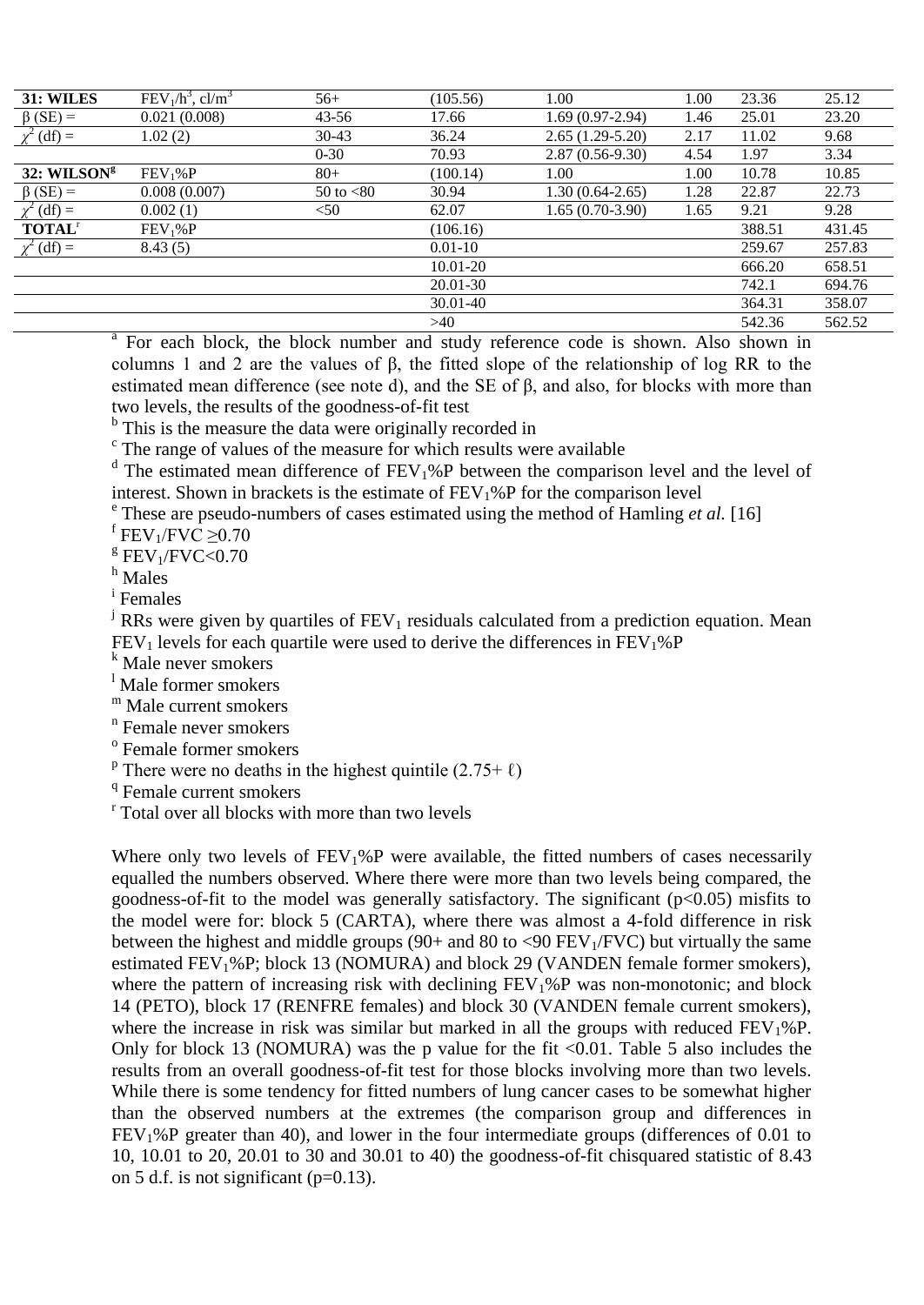### **Meta-analysis and meta-regressions**

Exp( $\beta$ ) is the RR associated with a decrease in FEV<sub>1</sub>%P by one unit, and Figure 1 presents a forest plot showing the estimated values with 95% CI for each of the 32 blocks. These range from 0.972 to 1.075, with a combined estimate of 1.019 (95% CI 1.016 to 1.021,  $p<0.001$ ). It is evident from Figure 2 that the estimates are reasonably consistent. As shown in Table 6, the deviance (chisquared) of the 32 results is 44.01 on 31 d.f., equivalent to an  $I^2$  of 29.6%.

**Figure 1 Forest plot of the 32 estimates of exp(β).** Estimates of β and SE(β) are presented in Table 4 for results presented originally as regression coefficients and in Table 5 for results presented by grouped level of  $FEV<sub>1</sub>$  or associated measures. For each of the 32 estimates Figure 1 shows the associated values of  $exp(\beta)$  with their 95%CIs. These estimates are shown both numerically and also graphically on a logarithmic scale. The studies are sorted in order of block number, and are referenced by study reference (REF). Multiple blocks within the same study are distinguished by the following codes ( $M =$  males,  $F =$  females,  $N =$  never smokers,  $X = ex$  smokers,  $C = current$  smokers,  $LO = FEV<sub>1</sub>/FVC > 0.70$ , and  $HI =$  $FEV<sub>1</sub>/FVC < 0.70$ ). In the graphical representation individual RRs are indicated by a solid square, with the area of the square proportional to the weight (inverse-variance of log RR)

**Figure 2 Funnel plot**. Funnel plot of the 32 estimates of β against their precision (1/SE). The dotted vertical line indicates the meta-analysis estimate. Estimates based on data originally presented as FEV1%P are distinguished from other estimates by different symbols

| time                        |                     |                                          |                |                                  |                              |
|-----------------------------|---------------------|------------------------------------------|----------------|----------------------------------|------------------------------|
| Factor                      | Level               | <b>Blocks included<sup>a</sup></b>       | $N^b$          | $\beta$ (95% CI)                 | <b>Deviance</b> <sup>c</sup> |
| None                        | All                 | $1 - 32$                                 | 32             | $0.018(0.016 - 0.021)$           | 44.01                        |
| Sex                         | Male                | 1,3-6,12-16,19,21,23-27,31               | 18             | $0.019(0.016 - 0.022)$           | 42.33                        |
|                             | Female              | 17, 20, 22, 28 - 30                      | 6              | $0.015(0.008 - 0.022)$           |                              |
|                             | Both                | 2,7-11,18,32                             | 8              | $0.018(0.012 - 0.024)$           |                              |
| Publication year            | <1990               | 1,14,18-20,24                            | 6              | $\overline{0.025}$ (0.012-0.038) | 40.12                        |
|                             | 1990-1994           | 5,7-9,13,25-31                           | 12             | $0.016(0.012 - 0.020)$           |                              |
|                             | $1995+$             | 2-4, 6, 10-12, 15-17, 21-23, 32          | 14             | $0.019(0.016 - 0.023)$           |                              |
| Mean age                    | < 50                | 5, 6, 11, 12, 14, 15, 19-21, 31          | 10             | $0.024(0.020 - 0.028)$           | 29.12**                      |
|                             | 50-59               | 1,3,4,9,13,16-18,25-30                   | 14             | $0.015(0.012 - 0.018)$           |                              |
|                             | $60+$               | 2,7,8,10,22-24,32                        | 8              | $0.017(0.011 - 0.022)$           |                              |
| <b>Ouality</b> score        | 8 or 9              | 3,4,7-9,11-13,16,17,19,20,22,23,25-30,32 | 21             | $0.017(0.014 - 0.020)$           | 40.20                        |
|                             | $5$ to $7$          | 1,2,5,6,10,14,15,18,21,24,31             | 11             | $0.022(0.017-0.026)$             |                              |
| Continent                   | North America       | 1,3,4,6-8,10-13,18-20,22-30,32           | 23             | $0.018(0.014 - 0.021)$           | 43.46                        |
|                             | Other               | 2,5,9,14-17,21,31                        | 9              | $0.019(0.016 - 0.023)$           |                              |
| Disease fatality            | Deaths              | 1,5,9,12,14,15,19-21,24,31               | 11             | $0.024(0.020-0.027)$             | 28.99**                      |
|                             | Incidence           | 13,22,23,25-30                           | 9              | $0.015(0.011 - 0.020)$           |                              |
|                             | Both                | 2-4, 6-8, 10, 11, 16-18, 32              | 12             | $0.015(0.012 - 0.019)$           |                              |
| Population type             | General             | 1,7-9,11,14,16,17,19-21,25-30            | 17             | $0.016(0.013 - 0.019)$           | 37.74*                       |
|                             | Other               | 2-6, 10, 12, 13, 15, 18, 22-24, 31, 32   | 15             | $0.021(0.018-0.025)$             |                              |
| Exposed to lung carcinogens | Yes                 | $3-6$                                    | $\overline{4}$ | $0.016(0.006 - 0.025)$           | 43.44                        |
|                             | N <sub>o</sub>      | 1,2,7-32                                 | 28             | $0.019(0.016 - 0.021)$           |                              |
| Follow-up period            | $1 - 15$            | 2,9,10,18-20,24,32                       | 8              | $0.020(0.013 - 0.027)$           | 41.72                        |
|                             | $16 - 23$           | 3-6, 11, 13, 16, 17, 22, 23, 31          | 11             | $0.016(0.012 - 0.021)$           |                              |
|                             | $24+$               | 1,7,8,12,14,15,21,25-30                  | 13             | $0.019(0.016 - 0.023)$           |                              |
| Adjusted for smoking        | $Yes^d$             | 2-4,7-13,15-17,19,20,22-30,32            | 25             | $0.018(0.016 - 0.021)$           | 43.98                        |
|                             | N <sub>o</sub>      | 1,5,6,14,18,21,31                        | $\tau$         | $0.019(0.009 - 0.029)$           |                              |
| Measure of FEV1 reported    | FEV <sub>1</sub> %P | 1-4, 6-11, 13, 15-18, 21-24, 32          | 20             | $0.018(0.015 - 0.021)$           | 43.93                        |
|                             | Other               | 5, 12, 14, 19, 20, 25 - 31               | 12             | $0.019(0.014 - 0.024)$           |                              |
| Weight of $\beta$           | <125                | 1,5-7,18-20,24,25,28,29                  | 11             | $0.021(0.010 - 0.031)$           | 43.54                        |
|                             | 125-250             | 2, 3, 8, 10, 14, 21 - 23, 26, 31, 32     | 11             | $0.017(0.012 - 0.023)$           |                              |
|                             | $250+$              | 4,9,11-13,15-17,27,30                    | 10             | $0.019(0.015 - 0.022)$           |                              |

### **Table 6 Testing for significance of variation in β by various factors considered one at a**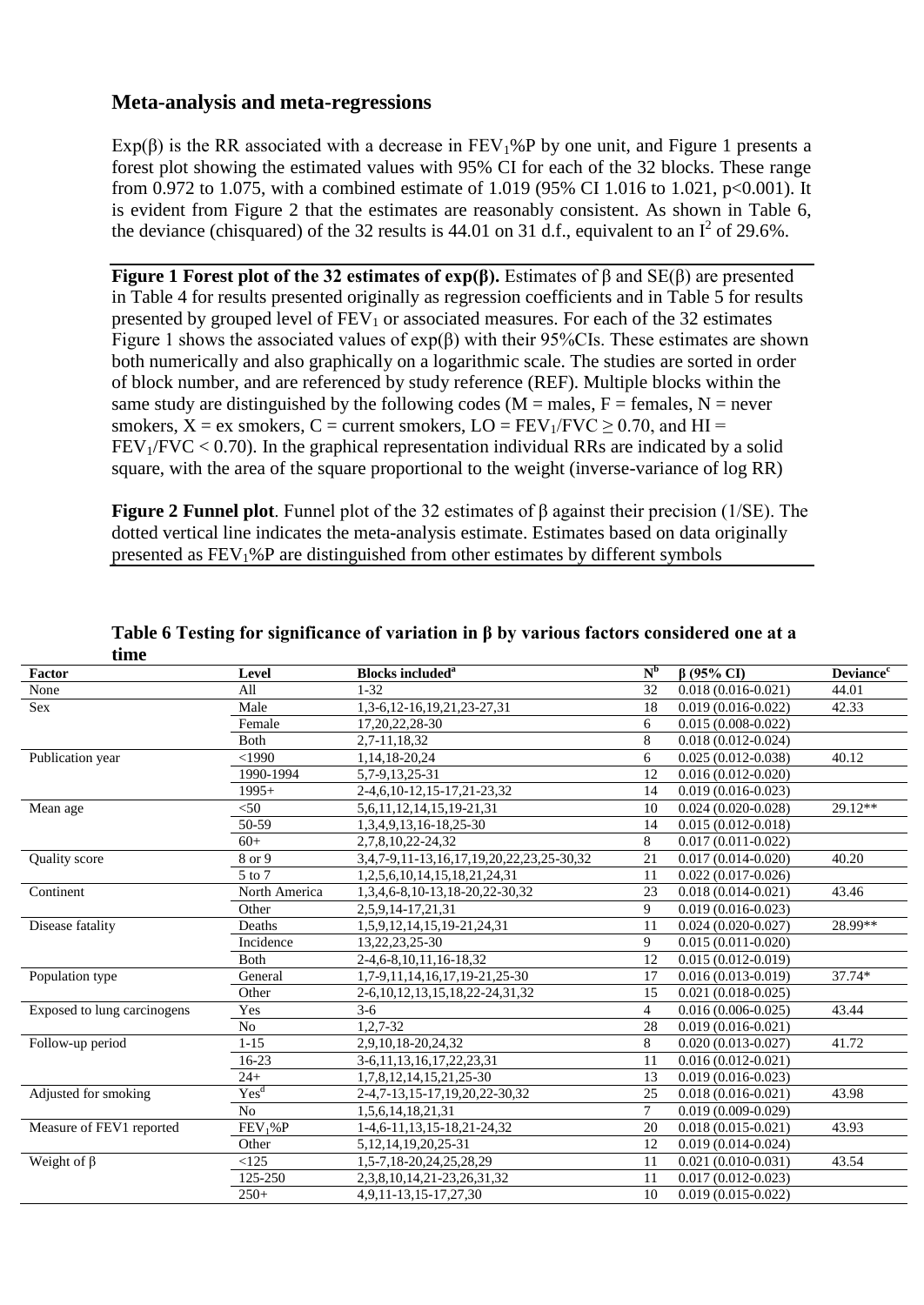| Original data recorded as | Regression<br>coefficient | 7,8,10,22,23                  | $0.017(0.008-0.026)$   | 43.02 |
|---------------------------|---------------------------|-------------------------------|------------------------|-------|
|                           | RR (CI)                   | 1-4,9,11-13,15-18,21,24-30,32 | $0.018(0.016 - 0.021)$ |       |
|                           | <b>SMR/SIR</b>            | 5,6,14,19,20,31               | $0.022(0.011-0.034)$   |       |

<sup>a</sup> See Tables 4 and 5 for definition of blocks

 $<sup>b</sup>$  Number of estimates of β which are combined</sup>

 $\epsilon$  The significance of the factor is assessed by comparing the deviance for the model including that factor and the deviance for the null (no factor) model and is indicated by  $*_{p<0.05}$ \*\*p<0.01 \*\*\* p<0.001

<sup>d</sup> This includes blocks which relate to the whole population, current smokers or ever smokers which adjust at least for a measure of dose, such as cigs/day or pack yrs, and blocks which are restricted to nonsmokers

Table 6 also presents estimates of β by level of a range of different factors. For 10 of the 13 factors considered, including sex, publication year, study quality, continent, exposed to lung carcinogens, follow-up period, smoking adjustment, measure of  $FEV<sub>1</sub>$  reported, inversevariance weight of β, and how the data were originally recorded, there was no significant evidence of variation by level. However, there was significant evidence of variation by mean age at baseline ( $p<0.01$ ), disease fatality ( $p<0.01$ ) and population type ( $p<0.05$ ), with estimates of β being somewhat higher in younger populations, in studies involving lung cancer deaths rather than incidence, and in studies not of the general population. In stepwise regression, however, only mean age at baseline remained in the model as an independent predictor of lung cancer risk.

### **Publication bias**

Based on the 32 estimates of  $\beta$  there was no evidence of publication bias using Egger's test. This is consistent with the funnel plot shown as Figure 2, and with the lack of relationship between β and its weight shown in Table 6.

### **Discussion**

Based on 32 independent data sets from 22 studies we estimate β as 0.018 (95%CI 0.016- 0.021). This relationship is highly significant  $(p<0.001)$  and is equivalent to saying that, compared to someone with an average  $FEV_1\%P$  of 100%, someone with an  $FEV_1\%P$  of 90% would have a 20% increase in lung cancer risk, and someone with an  $FEV<sub>1</sub>%P$  of 50% would have a 151% increase.

There is little evidence of heterogeneity over study ( $I^2 = 29.6\%$ ), or that estimates vary by specific factors including sex, study location, length of follow-up, adjustment for smoking, the measure of  $FEV_1$  reported, or how the results were originally reported. Nor was there any evidence of publication bias. There was, however, some evidence that estimates varied by age of the population at baseline, but even then clear reductions were seen in all three age groups studied, with β varying only between 0.015 and 0.024. We discuss below various aspects of our methods, which might attract criticism.

One is the use of the data from NHANES III which, though nationally representative of the USA, would not be representative of the populations involved in the 22 studies we considered. We used NHANES III for two reasons. First, we needed to have mean  $FEV<sub>1</sub>%P$ values corresponding to the groups used, only one study actually reported such means, and NHANES III was a large and available database. Our feeling is that any errors for non openended intervals are likely to be minor, and that even for open-ended intervals any errors are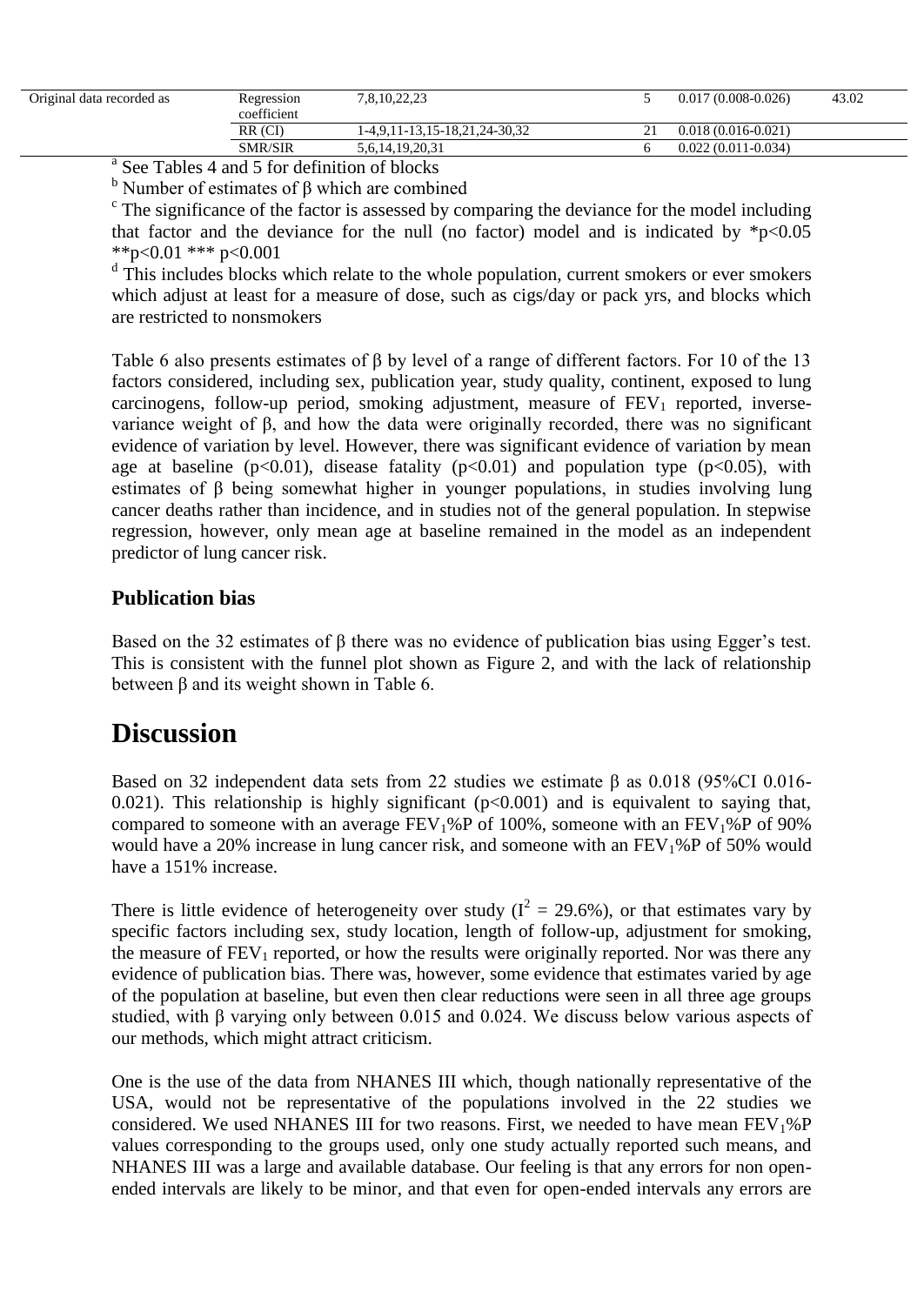unlikely to have affected our main conclusions. In this we are fortified by the general consistency of the estimates of  $\beta$  and also by the observation that for the one study (STAVEM) that did supply means, the estimates reported (121.9, 106.6, 95.3 and 75.7) were similar to those that could be estimated from NHANES III (122.1, 106.2, 94.8 and 71.9). The other reason was that we needed some method of incorporating studies reporting results, not by FEV1%P directly, but by associated measures. Had we restricted attention to results reported by  $FEV<sub>1</sub>%P$  we would have reduced the number of available blocks from 32 to 20, and we wished to avoid such loss of power. Here it is reassuring that the overall estimate for the 12 blocks where β was estimated using data for associated measures of 0.019 (0.014- 0.024) was very close to that for the other 20 blocks of 0.018 (0.015-0.021).

We should also comment on the fact that the method of estimation of β required pseudonumbers of cases and numbers at risk for each level of  $FEV<sub>1</sub>%P$  corresponding to the adjusted RRs, as using simple numbers would have removed the effects of adjustment. We used the method of Hamling *et al.* [16] here to estimate the pseudo-numbers, and note that Orsini *et al.* [45] recently reported that they arrived at very similar results using this method as they obtained based on the available individual person data, although this was in a somewhat different context. Our experience too is that the method provides a very robust way of estimating the magnitude and significance of functions of relative risks.

Another issue is the use of a simple model in which the logarithm of the RR is linearly related to the difference in  $FEV<sub>1</sub>%P$ . As always, one could postulate more complex relationships, but have found that the model fits the data quite well, as judged by the goodness-of-fit tests conducted. We have not explored whether more complex models fit materially better, nor attempted to estimate risks for a given level of  $FEV<sub>1</sub>%P$ , but note that a simple model has advantages in expressing the relationship to the reader. Clearly our model may not fit perfectly at the extremes (e.g. comparing someone with a value of  $FEV<sub>1</sub>%P$  of 150 and one of 30) but data here are limited. One would really need individual person data to get a more precise answer, but we have not attempted to obtain such data, particularly as many of the studies were conducted many years ago.

Based on those studies where we could estimate β we found no evidence of publication bias. However, we should point out that we had to reject seven publications, describing four studies, as the data were not presented in a way that allowed estimation of β. These studies, which each involved less than 40 lung cancer cases, were consistent in demonstrating a positive association of reduced  $FEV_1$  with increased lung cancer risk, and it seems unlikely that this omission has caused material bias.

While our β estimates were quite consistent over study, we did observe somewhat higher values in younger populations. This may reflect variations in the rate of  $FEV<sub>1</sub>$  decline associated with susceptibility to smoking [46]. Subjects in younger populations who already have reduced  $FEV_1$  may have even more reduced  $FEV_1$  later in life and therefore an even greater risk of lung cancer during follow-up. None of the studies we reviewed relate  $FEV<sub>1</sub>$ recorded on two occasions to subsequent risk of lung cancer, to allow direct testing of the relationship of rapidity of  $FEV<sub>1</sub>$  decline to lung cancer risk.

In their review Wasswa-Kintu *et al.* [11] concluded that "reduced  $FEV<sub>1</sub>$  is strongly associated with lung cancer" and that "even a relatively modest reduction in  $FEV<sub>1</sub>$  is a significant predictor of lung cancer, especially among women." Their meta-analyses were based on four studies that reported  $FEV<sub>1</sub>$  in quintiles, with their estimated relative risks for the lowest to the highest quintile being 2.23 (95%CI 1.73-2.86) for men and 3.97 (95%CI 1.93-8.25) for women. While our meta-analyses, which are based on far more studies, confirmed the strong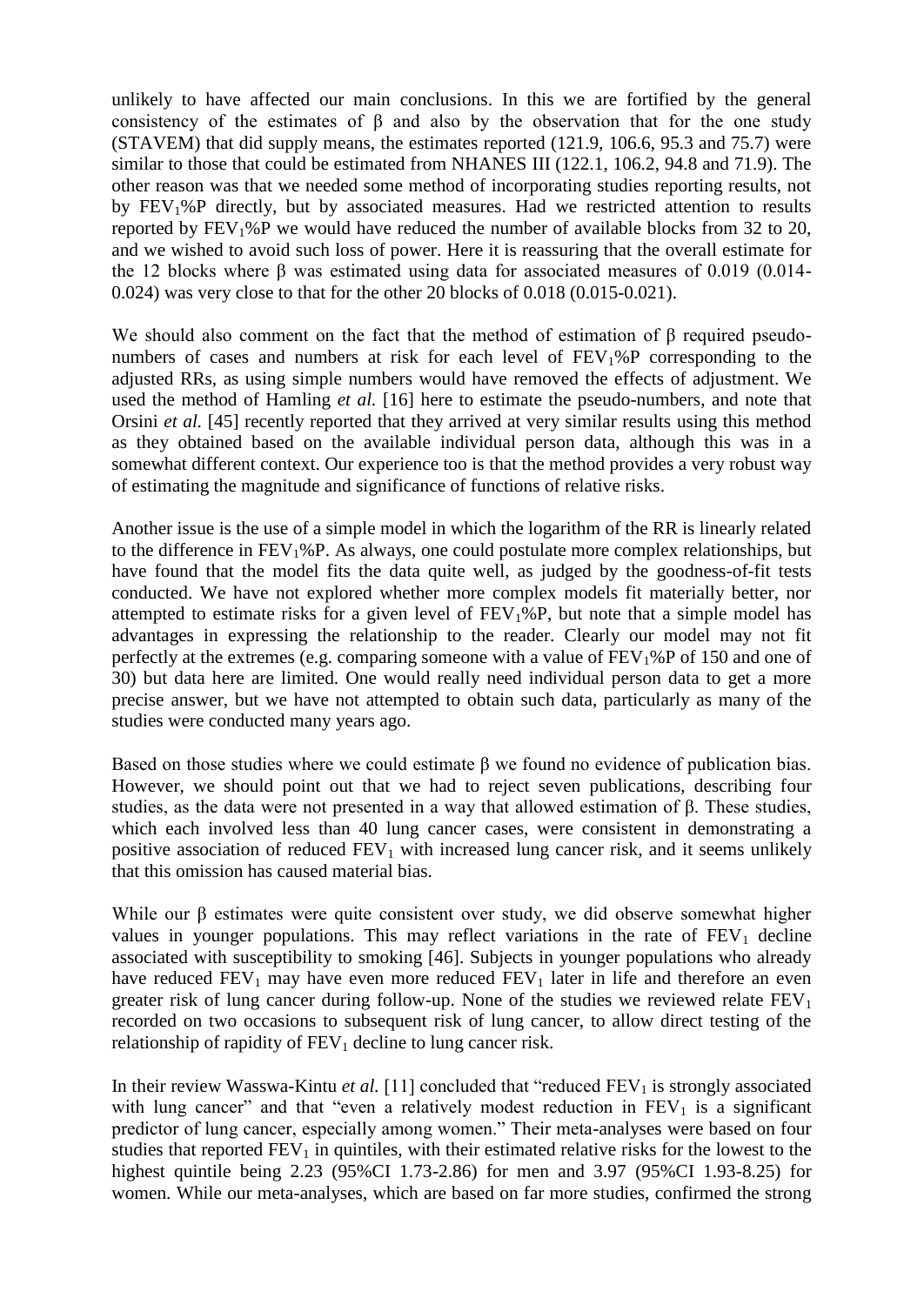association of reduced  $FEV_1$  with increased lung cancer risk, we found no significant difference between the sexes. It is not possible to compare our estimates precisely but, taking the difference in  $FEV<sub>1</sub>%P$  between the lowest and highest quintiles to be 60 (approximately the value for the NHANES III population for both sexes), our estimate of β of 0.0184 predicts a lowest to highest quintile relative risk of 3.02, which is not very different from the estimates of Wasswa-Kintu *et al.* [11].

## **Conclusions**

Our review confirms the strong association between reduced  $FEV<sub>1</sub>$  and increased risk of lung cancer. The strength of the association is very consistent, with our 32 estimates of β showing remarkably little variation, given the variety of ways in which the source papers presented their results. Based on our results, we estimate that each  $10\%$  decrease in  $FEV<sub>1</sub>%P$  is associated with a 20% (95% CI 17%-23%) increase in lung cancer risk.

## **Abbreviations**

CI, Confidence Interval; d.f., Degrees of Freedom;  $FEV_1$ , Forced Expiratory Volume in 1 second;  $FEV<sub>1</sub>%P, FEV<sub>1</sub>$  expressed as a percentage of predicted; FVC, Forced Vital Capacity; NHANES, National Health and Nutrition Examination Surveys; REF, 6 character Reference code used to identify a study; RR, Relative Risk; SE, Standard error

## **Competing interests**

PNL, founder of P.N.Lee Statistics and Computing Ltd., is an independent consultant in statistics and an advisor in the fields of epidemiology and toxicology to a number of tobacco, pharmaceutical and chemical companies. This includes Philip Morris Products S.A., the sponsor of this study. JSF and JSH are employees of P.N.Lee Statistics and Computing Ltd.

## **Authors' contributions**

JSF and PNL were responsible for planning the study. Literature searches were carried out by PNL and KJC. Data entry was carried out by JSH and checked by PNL or JSF. The statistical analyses were conducted by JSF along lines discussed and agreed with PNL. PNL drafted the paper, which was then critically reviewed by JSF and JSH. All authors read and approved the final manuscript.

## **Acknowledgements**

We thank Philip Morris Products S.A. who funded the work. However the opinions and conclusions of the authors are their own, and do not necessarily reflect the position of Philip Morris Products S.A. We thank Katharine Coombs for assistance with the literature searches. We also thank Pauline Wassell, Diana Morris and Yvonne Cooper for assistance in typing the various drafts of the paper and obtaining the relevant literature.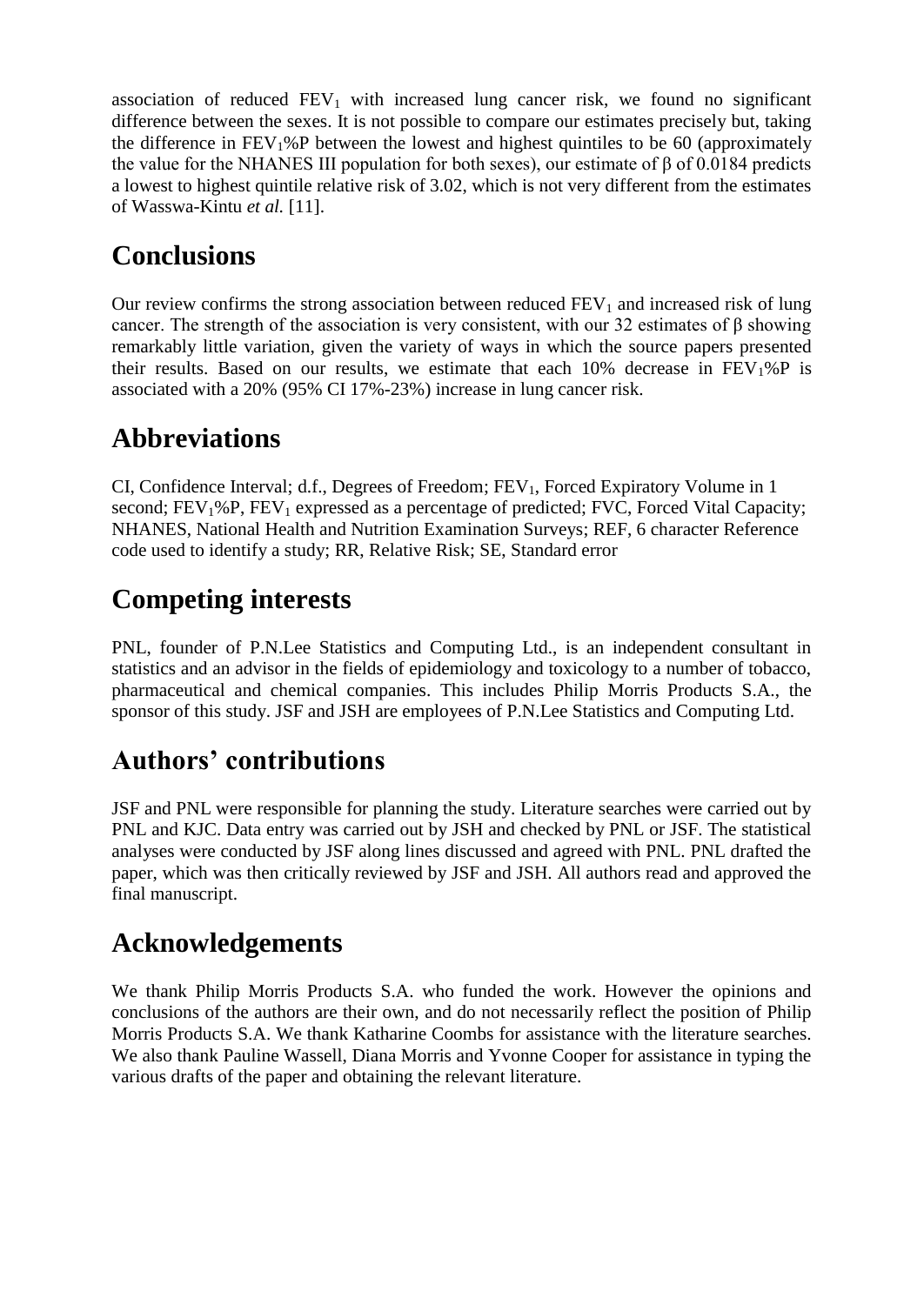## **References**

1. Calabrò E, Randi G, La Vecchia C, Sverzellati N, Marchianò A, Villani M, Zompatori M, Cassandro R, Harari S, Pastorino U: **Lung function predicts lung cancer risk in smokers: a tool for targeting screening programmes.** *Eur Respir J* 2010, **35**:146–151.

2. Eberly LE, Ockene J, Sherwin R, Yang L, Kuller L: **Pulmonary function as a predictor of lung cancer mortality in continuing cigarette smokers and in quitters.** *Int J Epidemiol* 2003, **32**:592–599.

3. Hole DJ, Watt GCM, Davey-Smith G, Hart CL, Gillis CR, Hawthorne VM: **Impaired lung function and mortality risk in men and women: findings from the Renfrew and Paisley prospective population study.** *BMJ* 1996, **313**:711–715.

4. Islam SS, Schottenfeld D: **Declining FEV<sup>1</sup> and chronic productive cough in cigarette smokers: a 25-year prospective study of lung cancer incidence in Tecumseh, Michigan.** *Cancer Epidemiol Biomarkers Prev* 1994, **3**:289–298.

5. Lange P, Nyboe J, Appleyard M, Jensen G, Schnohr P: **Ventilatory function and chronic mucus hypersecretion as predictors of death from lung cancer.** *Am Rev Respir Dis* 1990, **141**:613–617.

6. Mannino DM, Buist AS, Petty TL, Enright PL, Redd SC: **Lung function and mortality in the United States: data from the First National Health and Nutrition Examination Survey follow up study.** *Thorax* 2003, **58**:388–393.

7. Nomura A, Stemmermann GN, Chyou P-H, Marcus EB, Buist AS: **Prospective study of pulmonary function and lung cancer.** *Am Rev Respir Dis* 1991, **144**:307–311.

8. Peto R: **The Oxford overview of cholesterol-lowering trials: cause-specific mortality rates**. In *Low Blood Cholesterol: Health Implications*. Edited by Lewis B, Paoletti R, Tikkanen MJ. London: Current Medical Literature; 1993:29–30.

9. Skillrud DM, Offord KP, Miller RD: **Higher risk of lung cancer in chronic obstructive pulmonary disease: a prospective, matched, controlled study.** *Ann Intern Med* 1986, **105**:503–507.

10. Tockman MS, Anthonisen NR, Wright EC, Donithan MG: **Airways obstruction and the risk for lung cancer.** *Ann Intern Med* 1987, **106**:512–518.

11. Wasswa-Kintu S, Gan WQ, Man SFP, Dare PD, Sin DD: **Relationship between reduced forced expiratory volume in one second and the risk of lung cancer: a systematic review and meta-analysis.** *Thorax* 2005, **60**:570–575.

12. Wells GA, Shea B, O'Connell D, Peterson J, Welch V, Losos M, Tugwell P: *The Newcastle-Ottawa Scale (NOS) for assessing the quality of nonrandomised studies in metaanalyses*.: Ottawa Health Research Institute; 2010. http://www.ohri.ca/programs/clinical\_epidemiology/oxford.asp?status=print.

13. Berlin JA, Longnecker MP, Greenland S: **Meta-analysis of epidemiologic dose– response data.** *Epidemiology* 1993, **4**:218–228.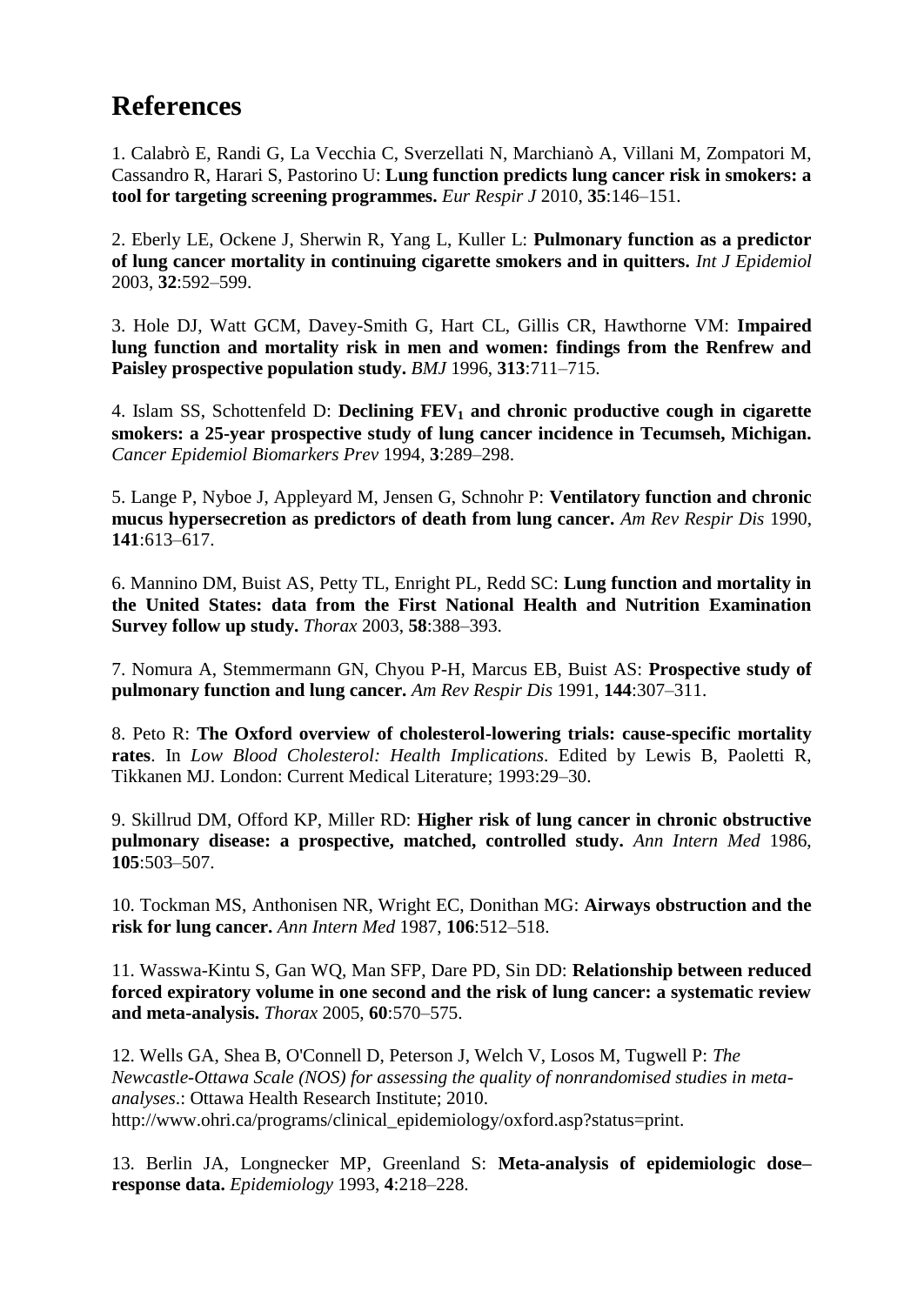14. Fry JS, Lee PN: **Revisiting the association between environmental tobacco smoke exposure and lung cancer risk. I. The dose–response relationship with amount and duration of smoking by the husband.** *Indoor + Built Environment* 2000, **9**:303–316.

15. Gardner MJ, Altman DG: *Statistics with confidence. Confidence intervals and statistical guidelines*. London: British Medical Journal; 1989.

16. Hamling J, Lee P, Weitkunat R, Ambühl M: **Facilitating meta-analyses by deriving relative effect and precision estimates for alternative comparisons from a set of estimates presented by exposure level or disease category.** *Stat Med* 2008, **27**:954–970.

17. US Department of Health and Human Services: *National health and nutrition examination survey (NHANES)*. National Center for Health Statistics; http://www.cdc.gov/nchs/nhanes.htm].

18. Hankinson JL, Odencrantz JR, Fedan KB: **Spirometric reference values from a sample of the general U.S. population.** *Am J Respir Crit Care Med* 1999, **159**:179–187.

19. Carta P, Cocco PL, Casula D: **Mortality from lung cancer among Sardinian patients with silicosis.** *Br J Ind Med* 1991, **48**:122–129.

20. Speizer FE, Fay ME, Dockery DW, Ferris BG Jr: **Chronic obstructive pulmonary disease mortality in six US cities.** *Am J Respir Crit Care Med* 1989, **140**:S49–S55.

21. Stavem K, Aaser E, Sandvik L, Bjornholt JV, Erikssen G, Thaulow E, Erikssen J: **Lung function, smoking and mortality in a 26-year follow-up of healthy middle-aged males.** *Eur Respir J* 2005, **25**:618–625.

22. Egger M, Davey Smith G, Schneider M, Minder C: **Bias in meta-analysis detected by a simple, graphical test.** *BMJ* 1997, **315**:629–634.

23. Beaty TH, Newill CA, Cohen BH, Tockman MS, Bryant SH, Spurgeon HA: **Effects of pulmonary function on mortality.** *J Chronic Dis* 1985, **38**:703–710.

24. Chau N, Benamghar L, Pham QT, Teculescu D, Rebstock E, Mur JM: **Mortality of iron miners in Lorraine (France): relations between lung function and respiratory symptoms and subsequent mortality.** *Br J Ind Med* 1993, **50**:1017–1031.

25. Chien JW, Au DH, Barnett MJ, Goodman GE: **Spirometry, rapid FEV<sup>1</sup> decline, and lung cancer among asbestos exposed heavy smokers.** *COPD* 2007, **4**:339–346.

26. Cullen MR, Barnett MJ, Balmes JR, Cartmel B, Redlich CA, Brodkin CA, Barnhart S, Rosenstock L, Goodman GE, Hammar SP, *et al*: **Predictors of lung cancer among asbestosexposed men in the β-carotene and retinol efficacy trial.** *Am J Epidemiol* 2005, **161**:260– 270.

27. Finkelstein MM: **Clinical measures, smoking, radon exposure, and risk of lung cancer in uranium miners.** *Occup Environ Med* 1996, **53**:697–702.

28. Hanlon P, Walsh D, Whyte BW, Scott SN, Lightbody P, Gilhooly MLM: **The link between major risk factors and important categories of admission in an ageing cohort.** *J Public Health Med* 2011, **22**:81–89.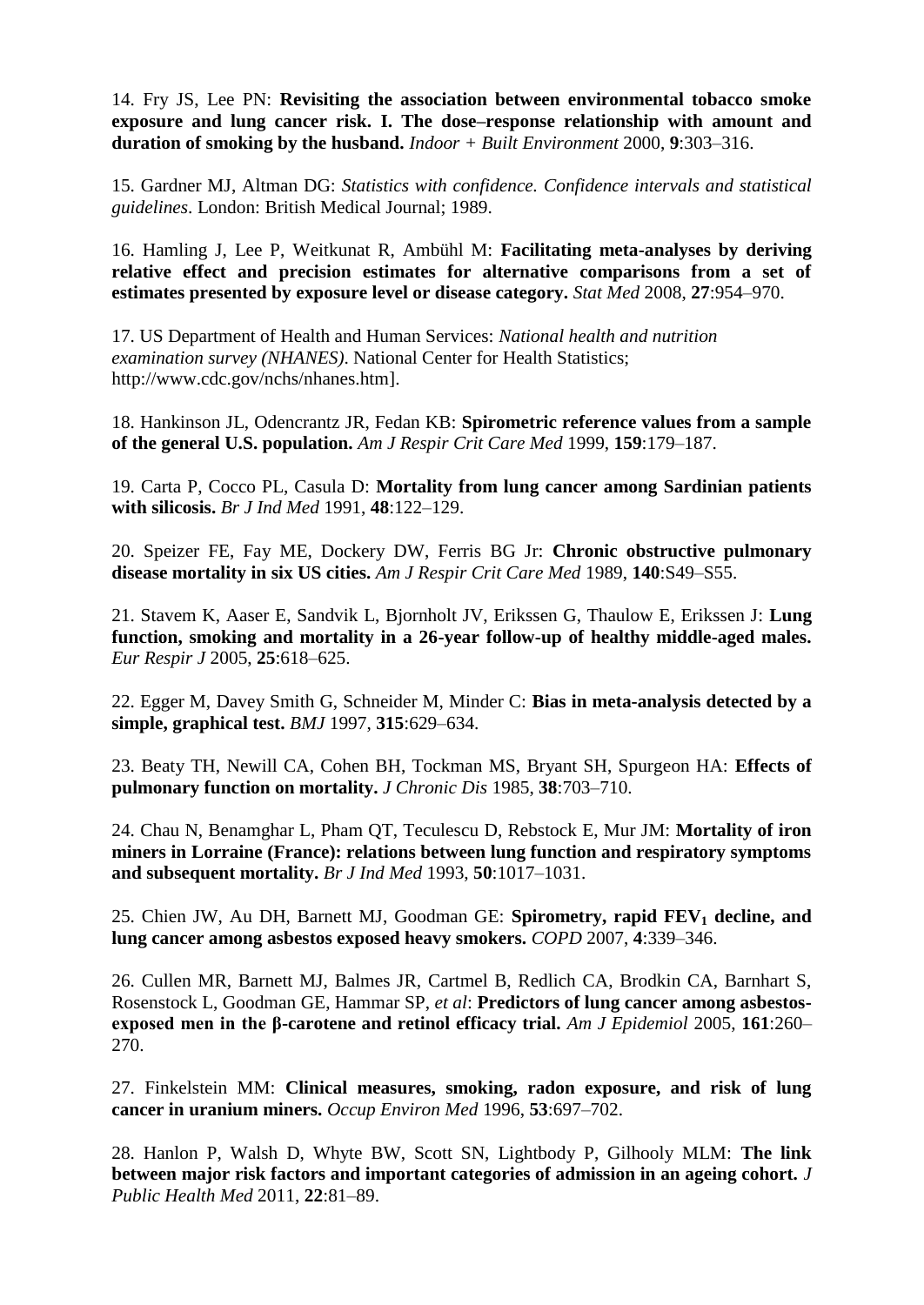29. Harber P, Oren A, Mohsenifar Z, Lew M: **Obstructive airway disease as a risk factor for asbestos-associated malignancy.** *J Occup Med* 1986, **28**:82–86.

30. Kuller LH, Ockene JK, Meilahn E, Svendsen K: **Relation of forced expiratory volume in one second (FEV1) to lung cancer mortality in the Multiple Risk Factor Intervention Trial (MRFIT).** *Am J Epidemiol* 1990, **132**:265–274.

31. Maldonado F, Bartholmai BJ, Swensen SJ, Midthun DE, Decker PA, Jett JR: **Are airflow obstruction and radiographic evidence of emphysema risk factors for lung cancer?: a nested case–control study using quantitative emphysema analysis.** *Chest* 2010, **138**:1295– 1302.

32. Mannino DM, Aguayo SM, Petty TL, Redd SC: **Low lung function and incident lung cancer in the United States. Data from the First National Health and Nutrition Examination Survey follow-up.** *Arch Intern Med* 2003, **163**:1475–1480.

33. Menotti A, Conti S, Giampaoli S, Mariotti S, Signoretti P: **Coronary risk factors predicting coronary and other causes of death in fifteen years.** *Acta Cardiol* 1980, **35**:107–120.

34. Menotti A, Mariotti S, Seccareccia S, Giampaoli S: **The 25 year estimated probability of death from some specific causes as a function of twelve risk factors in middle aged men.** *Eur J Epidemiol* 1988, **4**:60–67.

35. Peto R, Speizer FE, Cochrane AL, Moore F, Fletcher CM, Tinker CM, Higgins ITT, Gray RG, Richards SM, Gilliland J, *et al*: **The relevance in adults of air-flow obstruction, but not of mucus hypersecretion, to mortality from chronic lung disease. Results from 20 years of prospective observation.** *Am Rev Respir Dis* 1983, **128**:491–500.

36. Pham QT, Gaertner M, Mur JM, Braun P, Gabiano M, Sadoul P: **Incidence of lung cancer among iron miners.** *Eur J Respir Dis* 1983, **64**:534–540.

37. Purdue MP, Gold L, Järvholm B, Alavanja MC, Ward MH, Vermeulen R: **Impaired lung function and lung cancer incidence in a cohort of Swedish construction workers.** *Thorax* 2007, **62**:51–56.

38. Schottenfeld D: **COPD increases risk of lung cancer in smokers [Medigram].** *Am Fam Physician* 1992, **45**:2728.

39. Tammemagi MC, Lam SC, McWilliams AM, Sin DD: **Incremental value of pulmonary function and sputum DNA image cytometry in lung cancer risk prediction.** *Cancer Prev Res* 2011, **4**:552–561.

40. van den Eeden SK, Friedman GD: **Forced expiratory volume (1 second) and lung cancer incidence and mortality.** *Epidemiology* 1992, **3**:253–257.

41. Vestbo J, Rasmussen FV: **The single breath nitrogen test, mortality, and cancer.** *Am Rev Respir Dis* 1990, **142**:1022–1025.

42. Vestbo J, Knudsen KM, Rasmussen V: **Are respiratory symptoms and chronic airflow limitation really associated with an increased risk of respiratory cancer?** *Int J Epidemiol* 1991, **20**:375–378.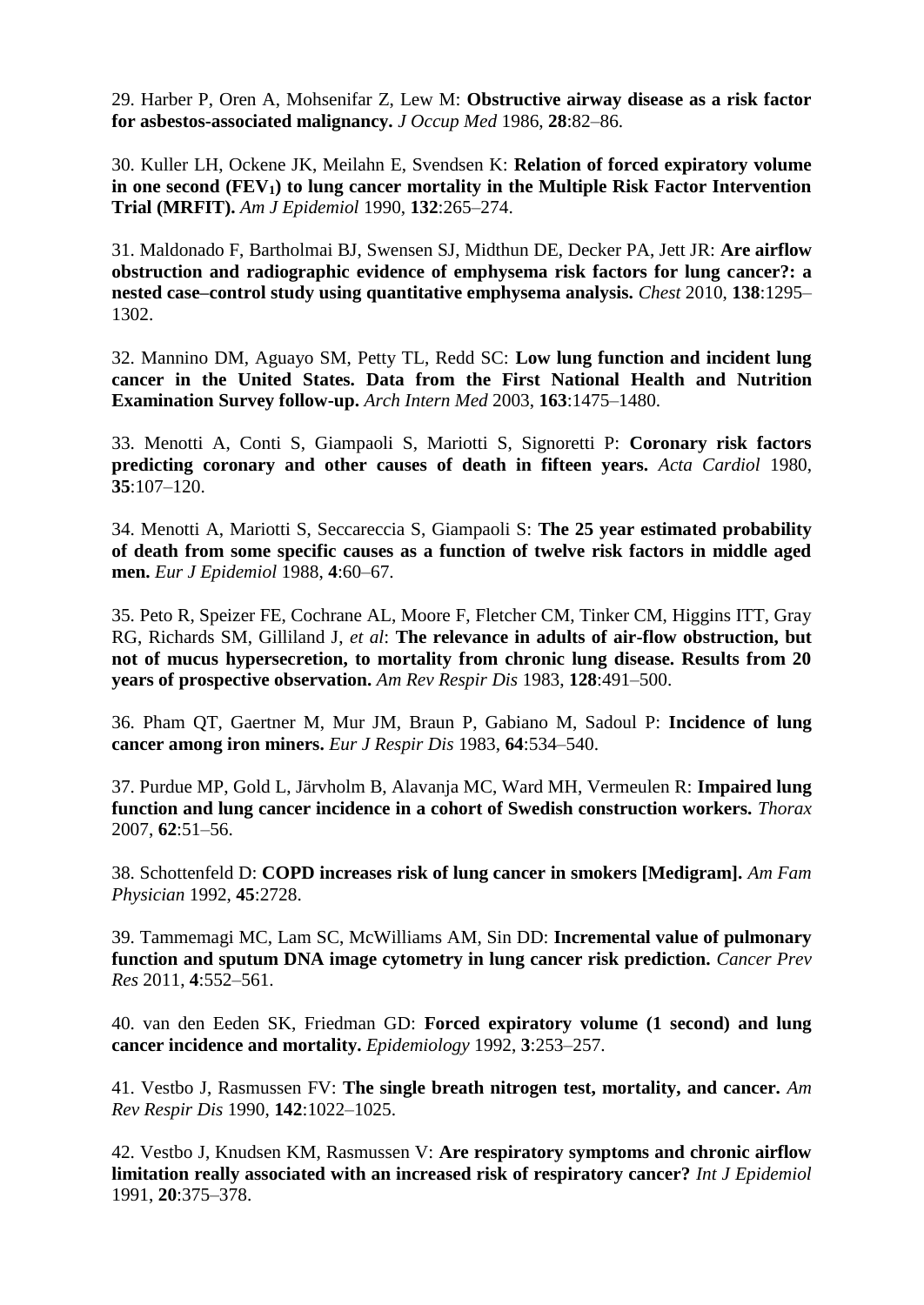43. Wiles FJ, Hnizdo E: **Relevance of airflow obstruction and mucus hypersecretion to mortality.** *Respir Med* 1991, **85**:27–35.

44. Wilson DO, Weissfeld JL, Balkan A, Schragin JG, Fuhrman CR, Fisher SN, Wilson J, Leader JK, Siegfried JM, Shapiro SD, *et al*: **Association of radiographic emphysema and airflow obstruction with lung cancer.** *Am J Respir Crit Care Med* 2008, **178**:738–744.

45. Orsini N, Li R, Wolk A, Khudyakov P, Spiegelman D: **Meta-analysis for linear and nonlinear dose–response relations: examples, an evaluation of approximations, and software.** *Am J Epidemiol* 2012, **175**:66–73.

46. Fletcher C, Peto R, Tinker C, Speizer FE: *The natural history of chronic bronchitis and emphysema. An eight-year study of early chronic obstructive lung disease in working men in London. Oxford*. New York, Toronto: Oxford University Press; 1976.

## **Additional files**

### **Additional\_file\_1 as DOC**

**Additional file 1** Quality. DOC file which describes the components of the Newcastle-Ottawa study quality scoring system, shows the scores allocated to each study, and for some scores gives the reason the study scored as negative. Scores relate to eight items - 1: "*representativeness of the exposed cohort*", 2: "*selection of the non-exposed cohort*", 3: "*ascertainment of exposure*", 4: "*demonstration that the outcome of interest was not present at start of the study*", 5: "*comparability of the cohorts on the basis of design or analysis*", 6: "*assessment of outcome*", 7: "*was follow-up long enough for outcomes to occur",* and 8: "*adequacy of follow up of cohorts*". Apart from item 5, which is scored as 0, 1 or 2, each item is scored as 0 or 1, so the total possible score for a study is 9.

### **Additional\_file\_2 as DOC**

**Additional file 2** Others. DOC file summarizes the results for the four studies which satisfied the inclusion/exclusion criteria but were later rejected as estimates of β could not be derived.

### **Additional\_file\_3 as DOC**

**Additional file 3** Fit. DOC file giving, for each of the blocks considered in Table 5 that include more than two levels, a plot by decline in  $FEV<sub>1</sub>%P$  of the observed RRs (with 95% CIs) and the RRs fitted based on the value of  $\beta$  for that block. The fitted value of  $\beta$  and its SE are shown in the heading for the block.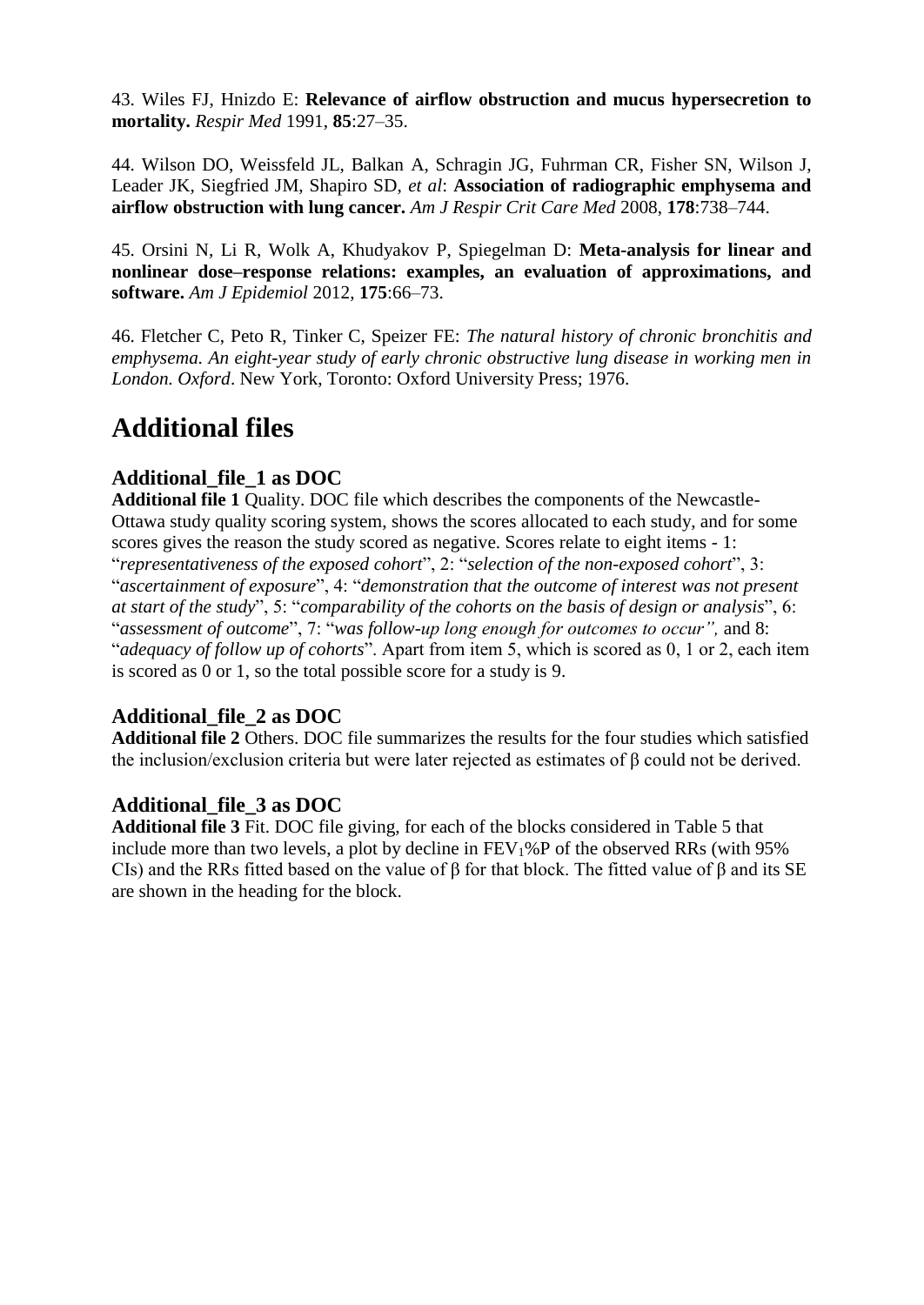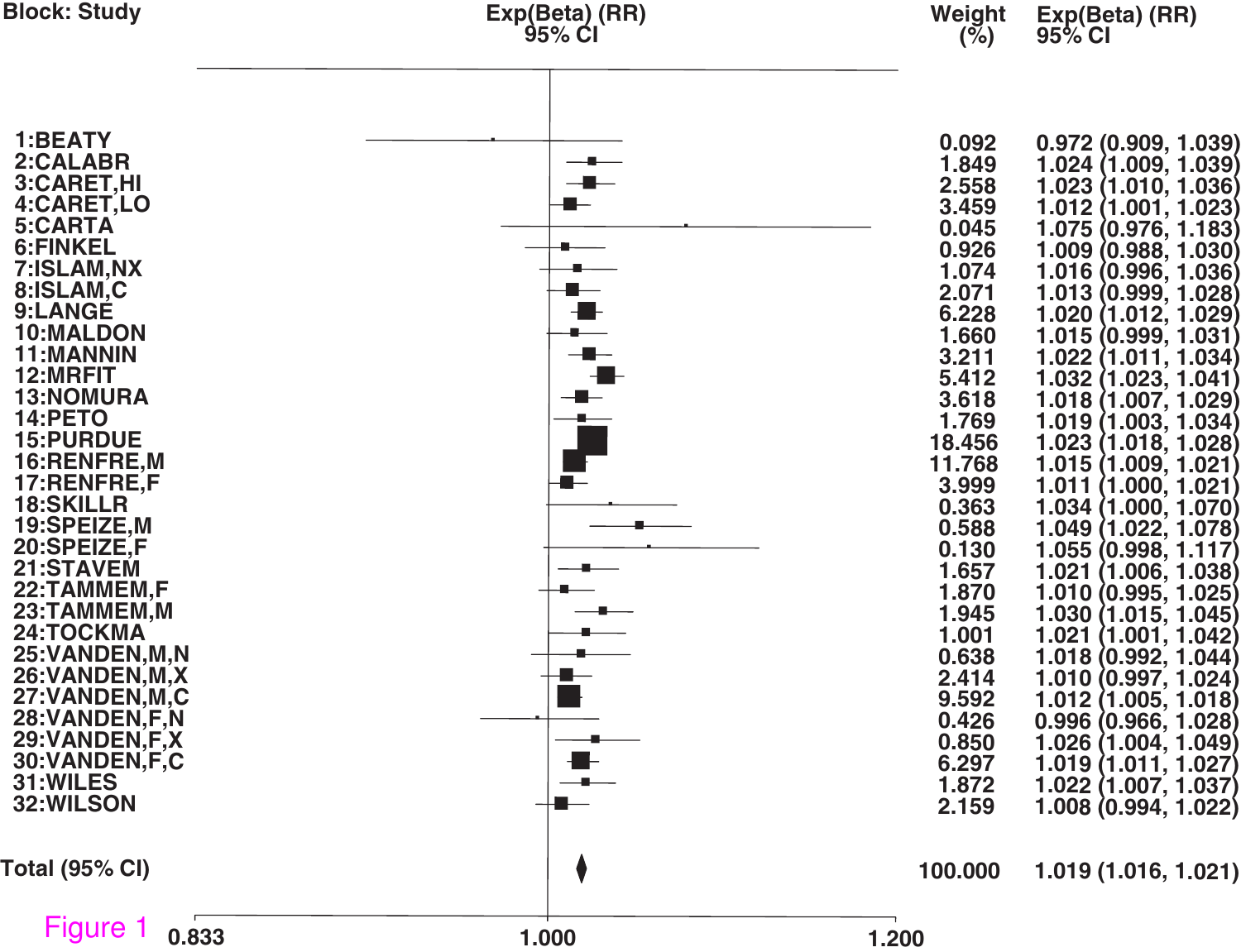#### **Precision of Beta**



**Beta**